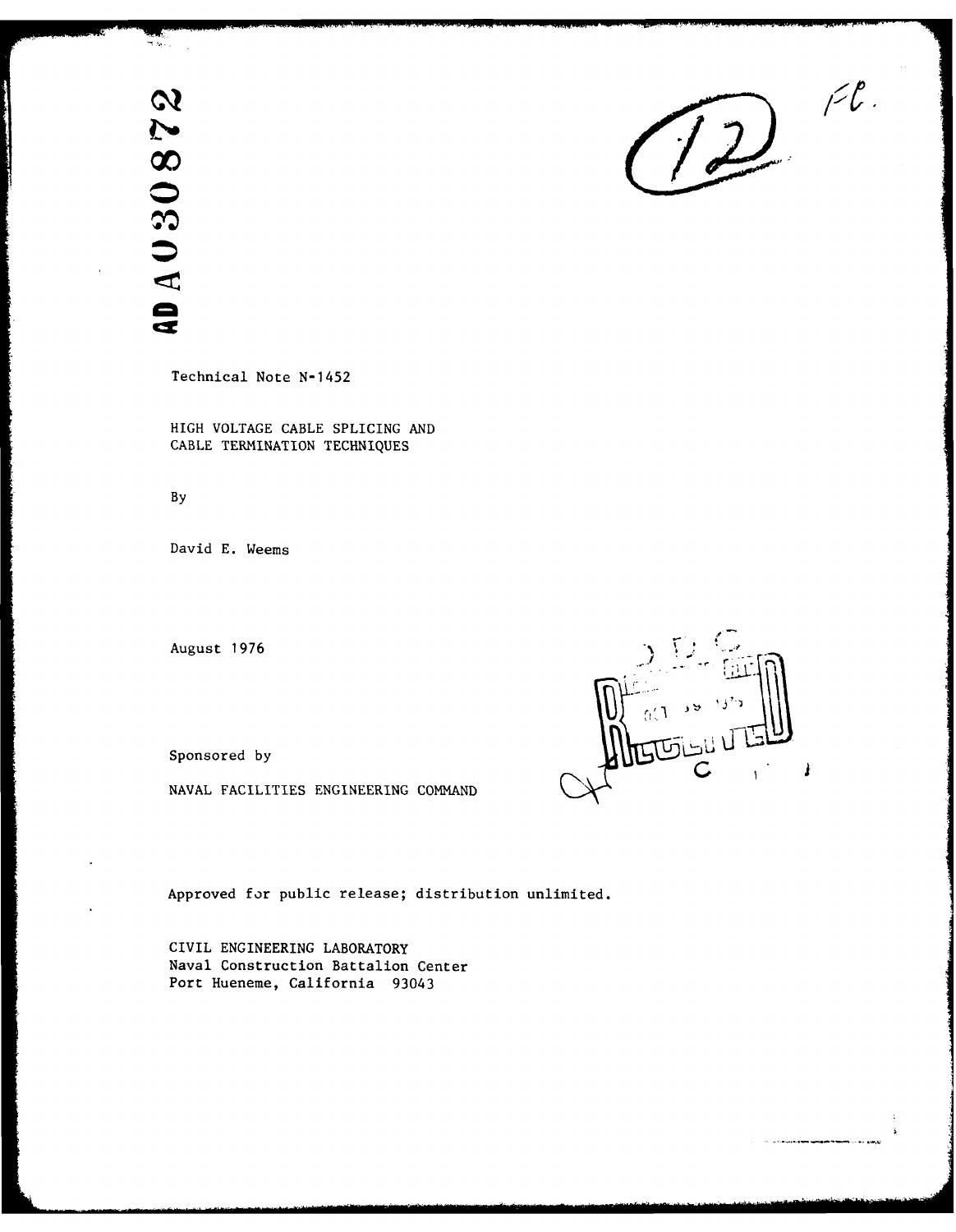Unclassified SECURITY **CLASSIFICATION** OF **TIS PAGE** *014the* **Data** PnlcrdJ **REPORT DOCUMENTATION PAGE** BEFORE COMPLETING FORM GOVT ACCESSION NO. LACCIPIENT'S CATALOG NUMBER TN-1452  $\angle$  **DN587021**  $\angle$   $\angle$   $\angle$ ьt, **1. TITLE (and Subiritie) CONCRECTED ACCOUNT A PERIOD COVERED** HIGH YOLTAGE CABLE SPLICING AND CABLE | | | Final Jul 1974 - Dec 1975 **TERMINATION TECHNIQUES.** *Cf Cf Cf PERFORMING ORG. REPORT* AUTHOR(A) **CONTRACT OR GRANT NUMBER(s)** David E. Weems 9. PRFOMINGORGNIZTIONNAM ANDADDESS10. **PROGRAM ELEMENT** PROJECT, TASK **S. PRFOMINGORGNIZTIONNAM ANDADDESSAREA** & WORK UNIT **NUMBERS** CIVIL ENGINEERING LABORATORY<br>
Naval Construction Battalion Center<br>
Port Hueneme, California 93043 CONTROLLING OFFICE NAME AND ADDRESS REPORT DAT **I4 August 9976**<br> **I4 Alexandria, Virginia** 22332<br> **I4 Alexandria, Virginia 22332 4. MONITORING AGENCY NAME & ADDRESS(if different trom Controlling Office)** 15. SECURITY CLASS. (of this report) Unclassified  $EL - T M - 1452$ DISTRIBUTION STATEMENT (of this Report)  $\sigma$ Approved for public release; distribution unlimited. 20, it different from Report 34 **SUPPLEMENTARY NOTES** 19. KEY WORDS (Continue on reverse side if necessary and identity by block number). Cables; electric cables; underground; high voltage; electric power; distribution; splicing **ABSERACT** (Continue on reverse side if necessary and identity by block number) The splicing and termination of underground electrical distribution cable requires that the integrity **of** cable conductor and insulation **be** maintained throughout its length. **<sup>A</sup>**large number of commercial cable splice and termination kits are available which are claimed to fulfill these requirements. The Civil Engineering Laboratory **(CEL)** was requested to investigate the suitability of these kits for use at Naval shore facilities. **of** special interest wcre the slip-on cable splice and cable termination for solid dielectric insulated cable. These slip-on devices proved to be the easiest and fastest to install with **DD 1** JAN 73 **1473** EDITION OF I NOV 65 IS OBSOLETE **SECURITY CLASSIFICATION OF THIS PAGE (When Data Entered)** 

 $27111$  $\mathcal{L}(\mathcal{L})$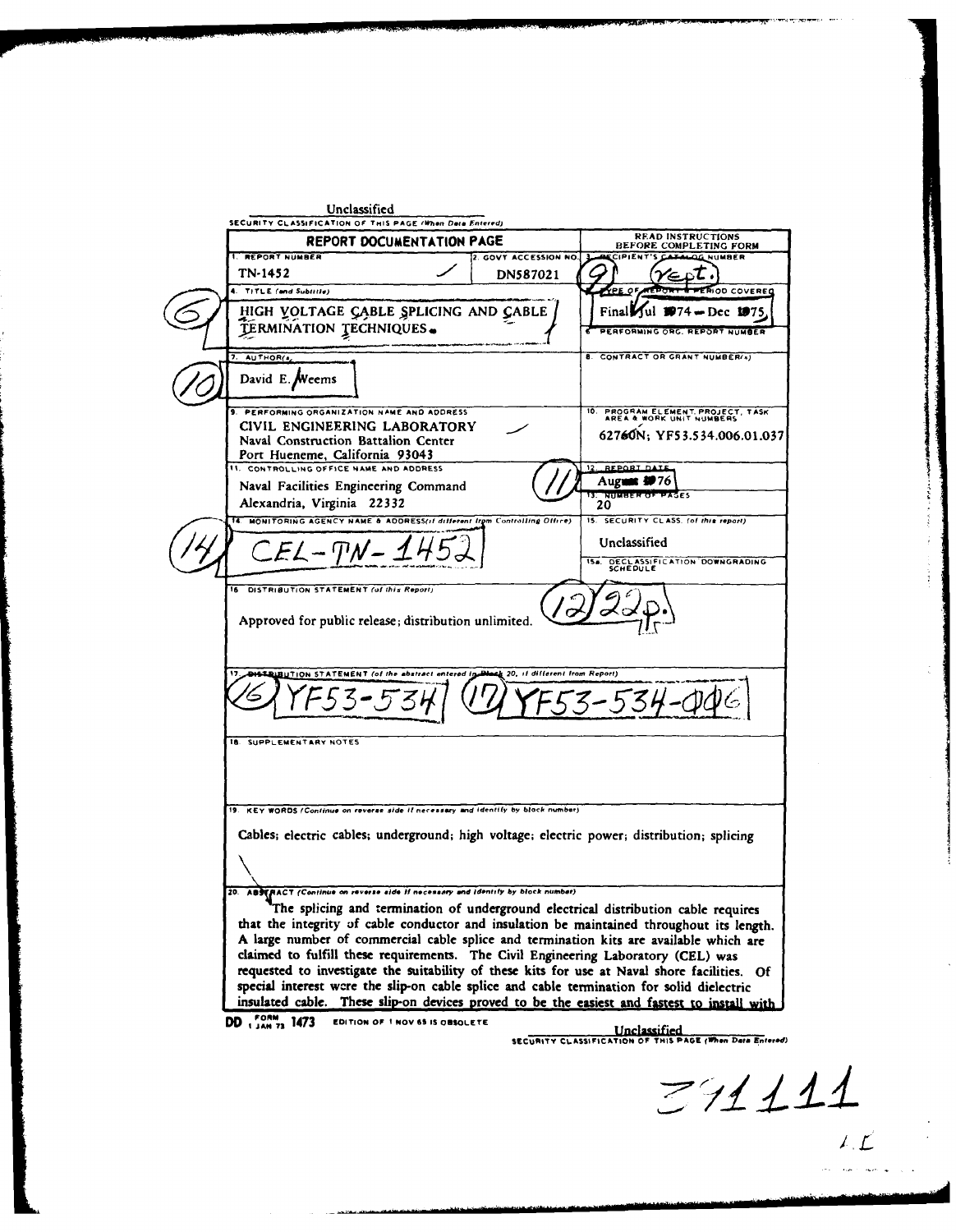| Unclassified<br>SECURITY CLASSIFICATION OF THIS PAGE(When Date Entered) |                                                                                                                                                                                                                                                                                                                                                                                                                                                                                                                                                                                                                                                                                                                                                                                                   |                             |  |
|-------------------------------------------------------------------------|---------------------------------------------------------------------------------------------------------------------------------------------------------------------------------------------------------------------------------------------------------------------------------------------------------------------------------------------------------------------------------------------------------------------------------------------------------------------------------------------------------------------------------------------------------------------------------------------------------------------------------------------------------------------------------------------------------------------------------------------------------------------------------------------------|-----------------------------|--|
| Continued<br>20.                                                        |                                                                                                                                                                                                                                                                                                                                                                                                                                                                                                                                                                                                                                                                                                                                                                                                   |                             |  |
|                                                                         | good reproducibility, and the electrical characteristics were as good as, or better than,<br>the other types of cable splice and cable termination kits tested.                                                                                                                                                                                                                                                                                                                                                                                                                                                                                                                                                                                                                                   |                             |  |
|                                                                         |                                                                                                                                                                                                                                                                                                                                                                                                                                                                                                                                                                                                                                                                                                                                                                                                   |                             |  |
|                                                                         |                                                                                                                                                                                                                                                                                                                                                                                                                                                                                                                                                                                                                                                                                                                                                                                                   |                             |  |
|                                                                         |                                                                                                                                                                                                                                                                                                                                                                                                                                                                                                                                                                                                                                                                                                                                                                                                   |                             |  |
|                                                                         |                                                                                                                                                                                                                                                                                                                                                                                                                                                                                                                                                                                                                                                                                                                                                                                                   |                             |  |
|                                                                         |                                                                                                                                                                                                                                                                                                                                                                                                                                                                                                                                                                                                                                                                                                                                                                                                   |                             |  |
|                                                                         |                                                                                                                                                                                                                                                                                                                                                                                                                                                                                                                                                                                                                                                                                                                                                                                                   |                             |  |
|                                                                         |                                                                                                                                                                                                                                                                                                                                                                                                                                                                                                                                                                                                                                                                                                                                                                                                   |                             |  |
| Library card                                                            |                                                                                                                                                                                                                                                                                                                                                                                                                                                                                                                                                                                                                                                                                                                                                                                                   |                             |  |
|                                                                         | Civil Engineering Laboratory<br>HIGH VOLTAGE CABLE SPLICING AND CABLE<br>TERMINATION TECHNIQUES (final), by David E. Weems                                                                                                                                                                                                                                                                                                                                                                                                                                                                                                                                                                                                                                                                        |                             |  |
|                                                                         | TN-1452<br>20 pp illus                                                                                                                                                                                                                                                                                                                                                                                                                                                                                                                                                                                                                                                                                                                                                                            | August 1976<br>Unclassified |  |
| 1. Cables                                                               | 2. high voltage                                                                                                                                                                                                                                                                                                                                                                                                                                                                                                                                                                                                                                                                                                                                                                                   | I. YF53.534.006.01.037      |  |
| termination kits tested.                                                | The splicing and termination of underground electrical distribution cable requires that the<br>integrity of cable conductor and insulation be maintained throughout its length. A large number<br>of commercial cable splice and termination kits are available which are claimed to fulfill these<br>requirements. The Civil Engineering Laboratory (CEL) was requested to investigate the<br>suitability of these kits for use at Naval shore facilities. Of special interest were the slip-on<br>cable splice and cable termination for solid dielectric insulated cable. These slip-on devices<br>proved to be the easiest and fastest to install with good reproducibility, and the electrical<br>characteristics were as good as, or better than, the other types of cable splice and cable |                             |  |
|                                                                         |                                                                                                                                                                                                                                                                                                                                                                                                                                                                                                                                                                                                                                                                                                                                                                                                   |                             |  |
|                                                                         |                                                                                                                                                                                                                                                                                                                                                                                                                                                                                                                                                                                                                                                                                                                                                                                                   |                             |  |

È.

**Contract Contract** 

الكتاب المستقلة المستقلة المستقلة المستقلة المستقلة المستقلة المستقلة المستقلة المستقلة المستقلة المستقلة المستقلة

**Unclassified SECURITY CLASSIFICATION OF THIS PAGEfWhen Dole** *FnIe-d)*

 $\sim 40$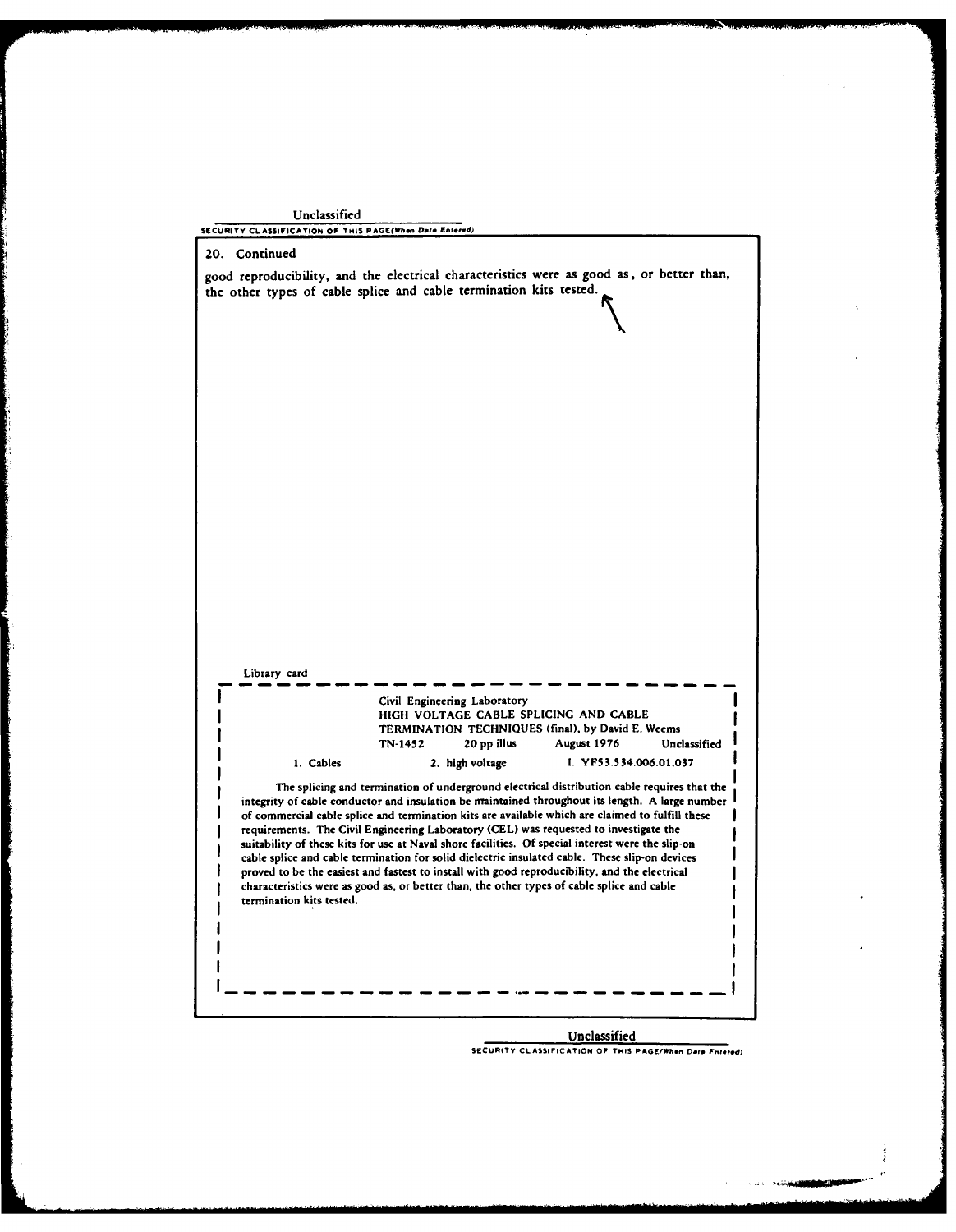## **CONTENTS**

|                  |                                                       |  |  |  |  |  |  |  |  |  |  |  |  | Page           |
|------------------|-------------------------------------------------------|--|--|--|--|--|--|--|--|--|--|--|--|----------------|
|                  |                                                       |  |  |  |  |  |  |  |  |  |  |  |  |                |
|                  |                                                       |  |  |  |  |  |  |  |  |  |  |  |  | 1              |
| INDUSTRY SURVEY. |                                                       |  |  |  |  |  |  |  |  |  |  |  |  | $\mathbf{2}$   |
|                  | Cables Used for High Voltage Underground Distribution |  |  |  |  |  |  |  |  |  |  |  |  | $\overline{2}$ |
|                  | Splicing High Voltage Cable                           |  |  |  |  |  |  |  |  |  |  |  |  | 3              |
|                  |                                                       |  |  |  |  |  |  |  |  |  |  |  |  | 5              |
|                  |                                                       |  |  |  |  |  |  |  |  |  |  |  |  | 5              |
|                  |                                                       |  |  |  |  |  |  |  |  |  |  |  |  | 6              |
|                  |                                                       |  |  |  |  |  |  |  |  |  |  |  |  | 6              |
|                  |                                                       |  |  |  |  |  |  |  |  |  |  |  |  | 6              |
|                  |                                                       |  |  |  |  |  |  |  |  |  |  |  |  | 8              |
|                  |                                                       |  |  |  |  |  |  |  |  |  |  |  |  | 8              |
|                  |                                                       |  |  |  |  |  |  |  |  |  |  |  |  | 10             |
|                  |                                                       |  |  |  |  |  |  |  |  |  |  |  |  | 15             |
|                  |                                                       |  |  |  |  |  |  |  |  |  |  |  |  | 15             |
| <b>APPENDIX</b>  |                                                       |  |  |  |  |  |  |  |  |  |  |  |  |                |

Discussion of High Voltage Cable Termination **.. ....... 16**

 $\mathbf v$ 

ACCESSION for  $M1s$ White Service  $\pmb{\theta},\pmb{\phi}$ Butt Section **UNAL CUNCED**  $\Box$ ......................... **......... ...... 8110** By.................. **......... ......** 'Or **IY Arall** BAT OF SPECIAL **cDES**

مواليهود المدف سنعط المد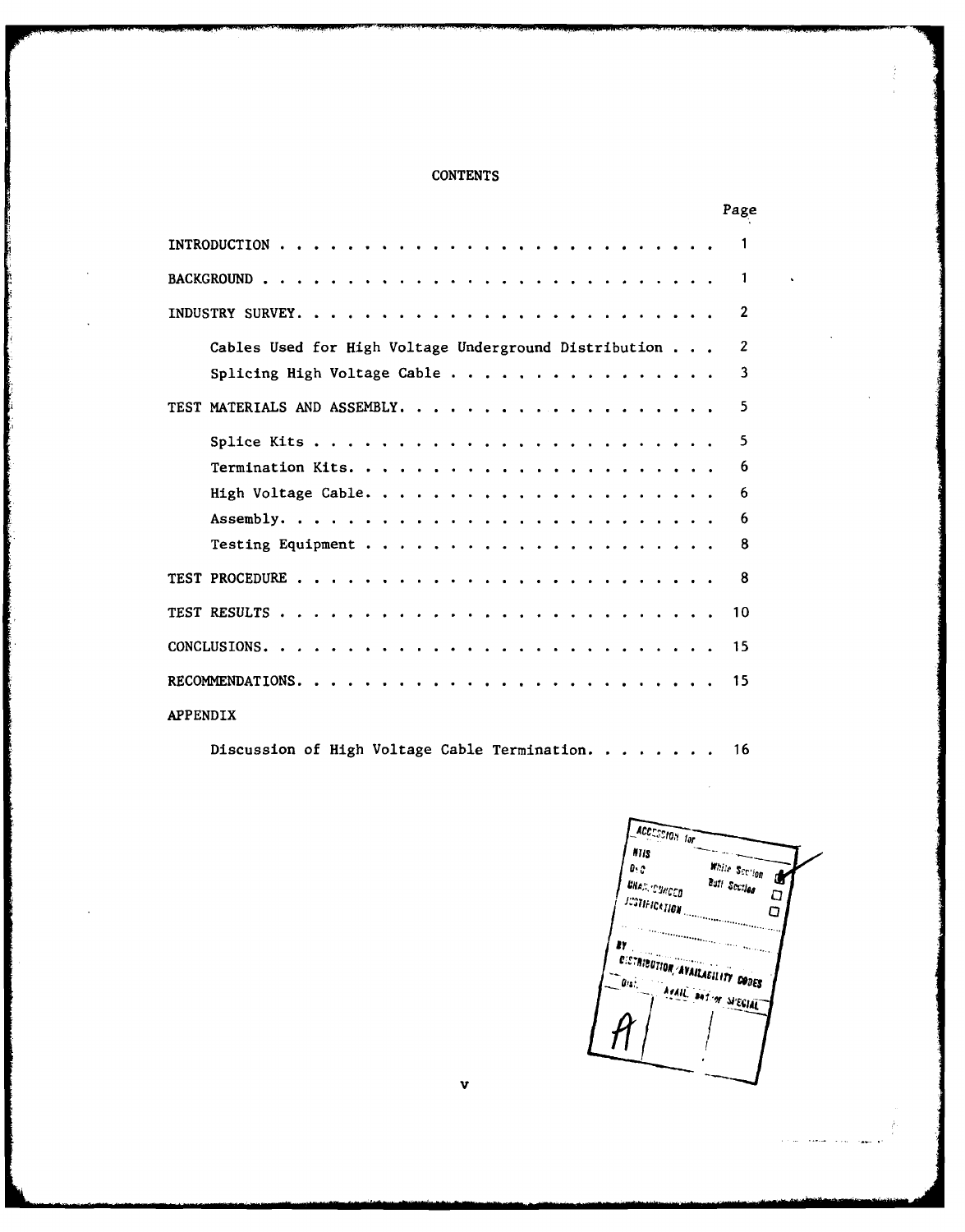### INTRODUCTION

Electrical distribution systems at Naval shore facilities consist of long lengths of conductors operating at voltages in excess of 600 volts. Because of the length of the conductors required, it is necessary to join or splice conductors together. In the case of overhead transmission lines it is a simple task to install the conductors, since insulation of the conductors is not required. With underground distribution systems, splicing conductors is complicated by the requirement for insulation around the conductor to prevent electrical contact with the earth. When the conductors are spliced the insulation and shields must also be joined.

To splice electrical power cable, insulation material is wrapped around the joined conductor. With the development of solid dielectric insulated cables came the premolded or "slip-on" splice kit, a large number of which are commercially available. The manufacturers claim that the kits provide the same or improved splice quality when compared to the hand-wrapped type, with less training and experience required of the installation personnel.

The objective of testing these splice kits is to evaluate their electrical properties, safety, durability, reproducibility, ease, and time and cost of installation.

### BACKGROUND

Electrical power is normally distributed by copper or aluminum conductors. In overhead distribution systems where conductor separation from ground and each other can be maintained, insulation is not necessary. This is not the case where the electrical distribution system is underground or is accessible to personnel.

Oil-impregnated paper, varnish cambric, or a solid dielectric material is used to insulate high voltage power cable. The first two types of insulation require a lead sheath to protect the insulation from the environment. Because of the lead sheath, splicing and termination of cables with these types of insulation must be performed by a highly skilled cable splicer.

The solid dielectric insulated cables have a rubber or rubber-like material covering the conductor to provide both insulation and environmental protection. Splicing of this type of cable requires use of insulation material to build up the insulation over the joined conductors. The finished result must be electrically equivalent to the original cable insulation. Several different types of termination and splice kits are available to simplify this procedure. They include: kits that provide tape and directions, kits that have precut tape, and premolded slip-on cable splices.

 $\mathbf{1}$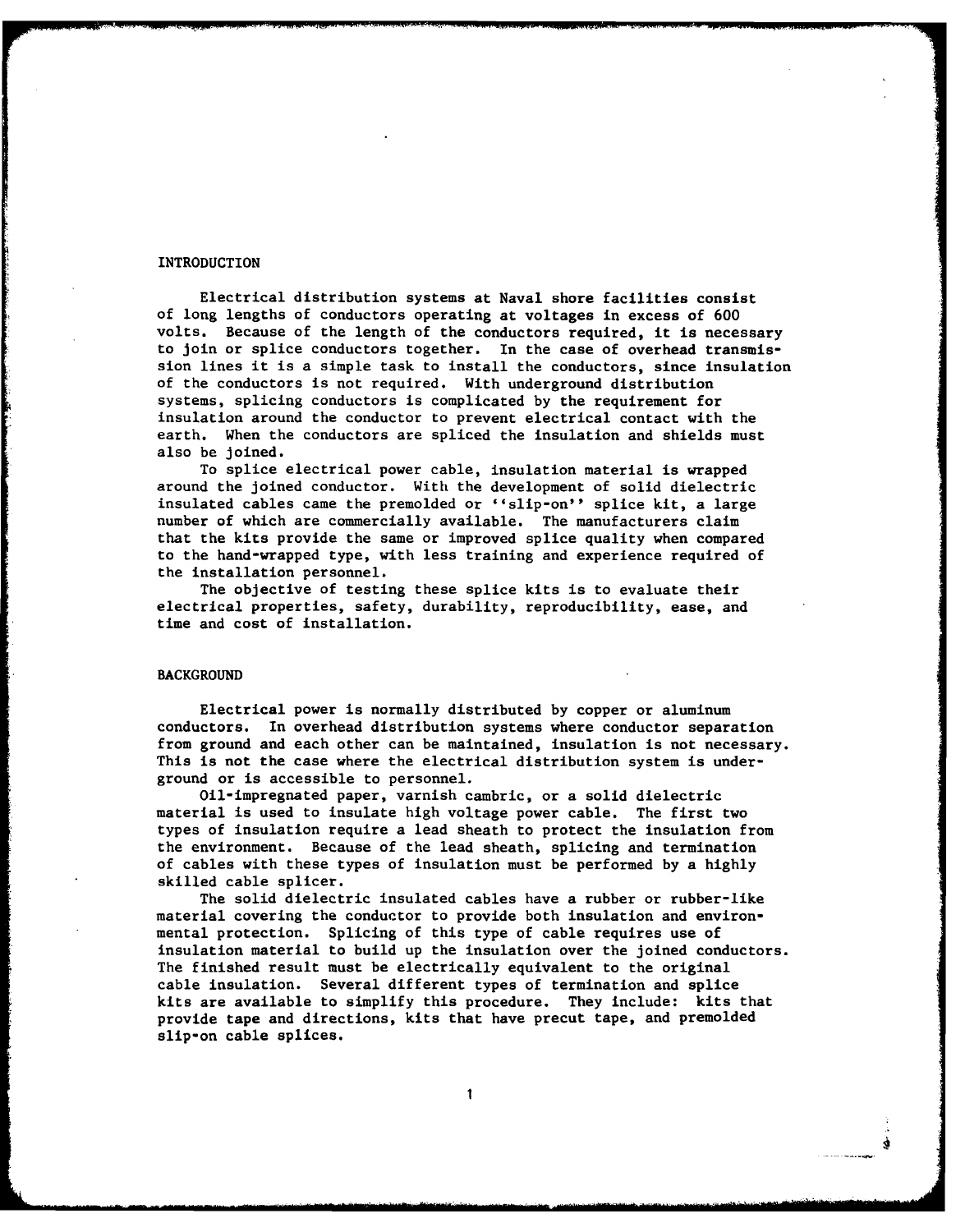Naval shore facilities have experienced operational failures with high voltage cable splices now used in underground electrical power distribution systems. These failures were caused in most cases by moisture penetration in underground distribution systems subject to high water tables or flooding from surface drainage.

As a result of these failures, the Civil Engineering Laboratory (CEL) was requested to evaluate the state-of-the-art high voltage cable splicing and termination techniques and materials.

### INDUSTRY SURVEY

The industry was surveyed to determine the types of electrical power cables used for underground electrical distribution and the method of splicing each type. The survey included contacting four of the electrical power cable manufacturers, six of the cable splice material manufacturers, three electrical utility companies, and several Naval shore facilities.

### Cables Used for High Voltage Underground Distribution

High voltage cables currently manufactured for underground distribution fall into one of two types: paper-insulated lead-covered (PILC) cable and solid dielectric insulated cable.

The PILC cable consists of a copper conductor insulated with oilimpregnated paper. Due to the presence of the oil and the deteriorative effect of water on the insulation properties, a lead covering is added over the insulation. This lead covering holds the oil in and protects the insulation from the environment.

PILC cable is the oldest type of electrical power cable. The popularity of this type of cable has dropped since the 1940's when solid dielectric insulated cable was introduced. Electrical utility companies, such as Southern California Edison, are currently installing PILC cable only in locations where space limitations require replacement of existing cable with PILC cable instead of solid dielectric insulated cable.

The Navy still uses a large amount of PILC cable. For example, Mare Island Naval Shipyard's underground electrical distribution system is approximately 90% PILC cable.

The second type of high voltage underground cable is the solid dielectric insulated cable. This type of cable is normally constructed with five parts: the conductor, the conductor shield, the insulation, the insulation shield, and the outer conductor (Figure **1).**

The insulation material is a synthetic insulating rubber produced from oil. Two of the most popular solid dielectric insulations currently used are high-molecular-weight polyethylene (EP) and cross-linked polyethylene (XLPE). The EP insulation is rated for  $75^{\circ}$ C a maximum temperature, and the XLPE insulation is rated for **900C** maximum temperature. These insulation materials provide the conductor with protection from the environment,' thereby eliminating requirement for a lead covering. An outer jacket is added on many cables to provide environmental protection for the outer conductor.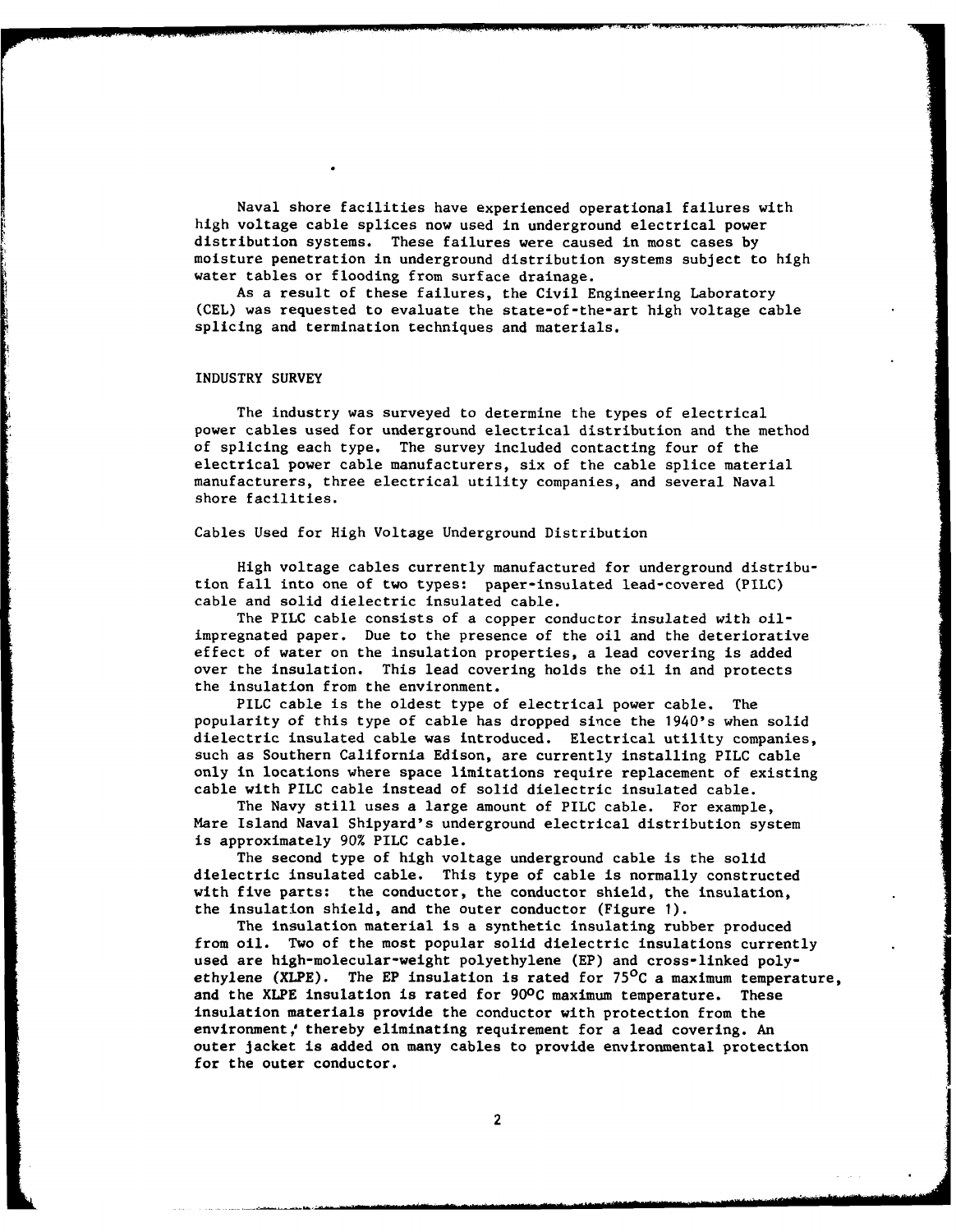The conductor used in the past for electrical power cables has been copper; however, a large number of the cables currently being installed have lower cost aluminum conductors. The use of aluminum instead of copper can reduce the material cost up to 50%.

The cost of installing PILC with copper conductors is compared to the cost of installing XLPE cable with aluminum conductors in Table **1.**

The manufacturers design the shields on solid dielectric insulated cables to confine the electric field to the insulation between the shields. The shields are a semiconducting material; therefore, they maintain a constant potential at the boundaries of the insulations. During a fault condition the fault current is carried to earth ground by the outer conductor.

Splicing High Voltage Cable

Splicing of high voltage electrical cables is required to maintain the electrical continuity of the conductor and shields and to maintain the insulation levels of the two electrical cables joined together. These cables are spliced by joining the two conductors: insulation is built up over the exposed conductor to provide insulation properties similar to those of the cable insulation: the cable shields are then joined to confine the electric field to the insulation.

In the case of PILC cable the built-up insulation material is an oil-impregnated paper. Due to presence of the oil a lead sleeve must be added over the PILC cable splice to hold the oil in and protect the insulation from the environment. This lead sleeve must be properly joined to the lead covering on both of the cables being spliced together to provide this environmental protection. The entire PILC cable splicing procedure requires not only a highly qualified cable splicer but a great deal of time.

Solid dielectric insulated cables are spliced in one of two ways: handwrapping with insulation tape or slipping a premolded cable splice over the joined conductors.

Handwrapping a splice by a highly skilled cable splicer requires almost as much time to complete as it does to splice PILC cable. The cable splicer must select the proper tape for each level of the splice, build up the tape to the proper dimensions for the cable being spliced, and insure that no air voids or contaminations are present in the final splice.

The premolded or slip-on cable splices for solid dielectric insulated cables were introduced in the 1950's. This type of cable splice is designed and manufactured at the factory to provide the insulation levels and electric field control required for a given size of electrical cable. The manufacturer is therefore able to test the insulation level and electric field control prior to shipping the unit. This type of cable splice can be installed in less than half the time required for a handwrapped cable splice, as shown in Table 2. Preparing the cable and joining the conductor are the same for either the premolded or the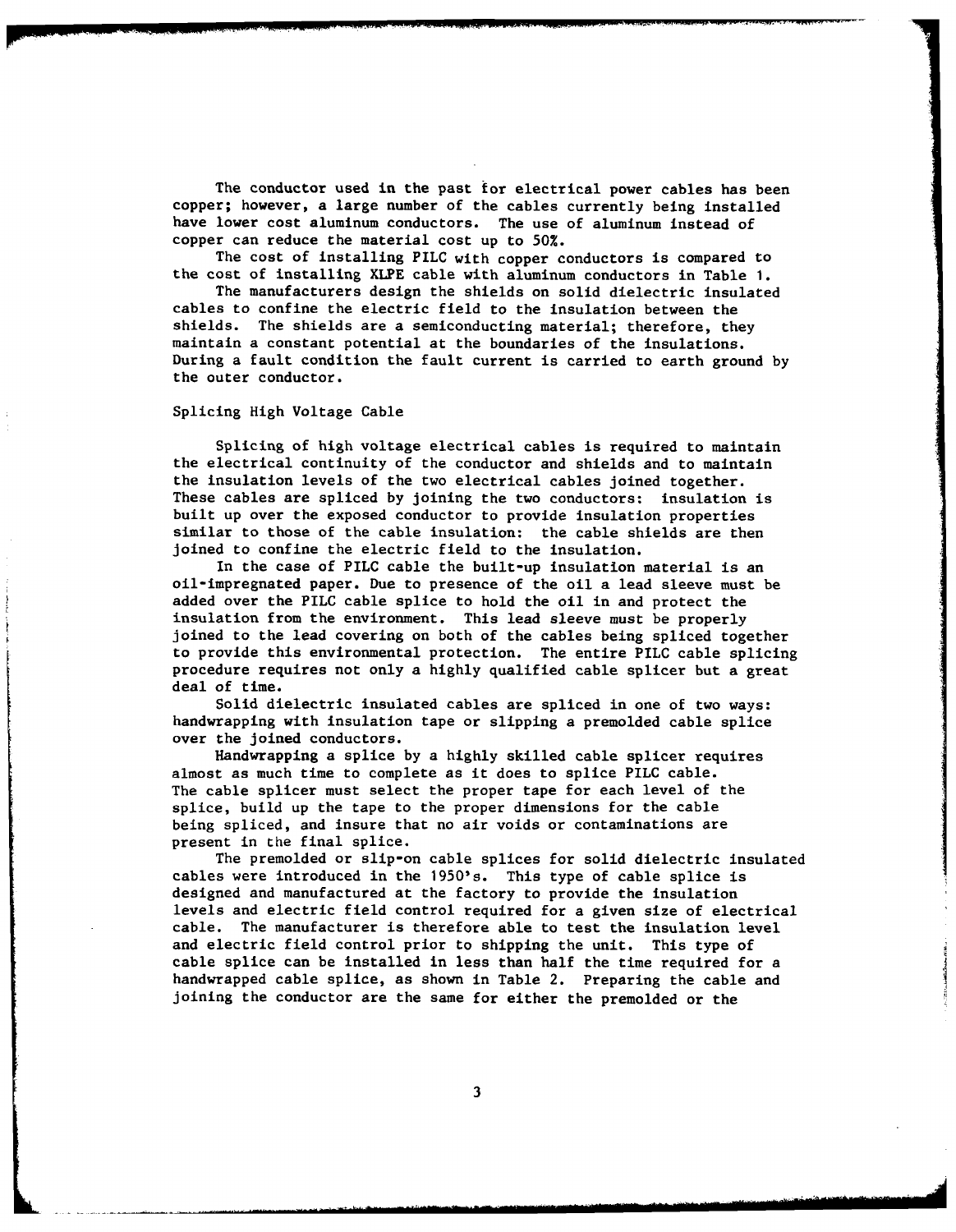handwrapped splices. However, once the cable is prepared and the conductors are joined, the premolded splice is slipped over the exposed conductors in less than 5 minutes. Therefore, the cable splicer requires much less experience to install a premolded cable splice than to install the other type of cable splice. This is important where cable splices are not installed frequently.

The cost, as shown in Table 2, of premolded cable splice material is much higher than material for the handwrapped tape of PILC splice, but this difference is offset by labor costs.

Premolded cable splices have proved to be highly reliable in the electrical utility company installations. Southern California Edison has installed approximately 217,000 premolded rubber components between May 1967 and December 1974 on polyethylene insulated cable. Of these 217,000 installations there have been 114 failures of 0.052% failure rate. Of these failures **103** were due to poor workmanship or incorrect application, one to a manufacturing defect, and 10 to unknown causes (insufficient material to determine cause).



Figure **1.** Cross section of cross-linked polyethylene-insulated underground cable.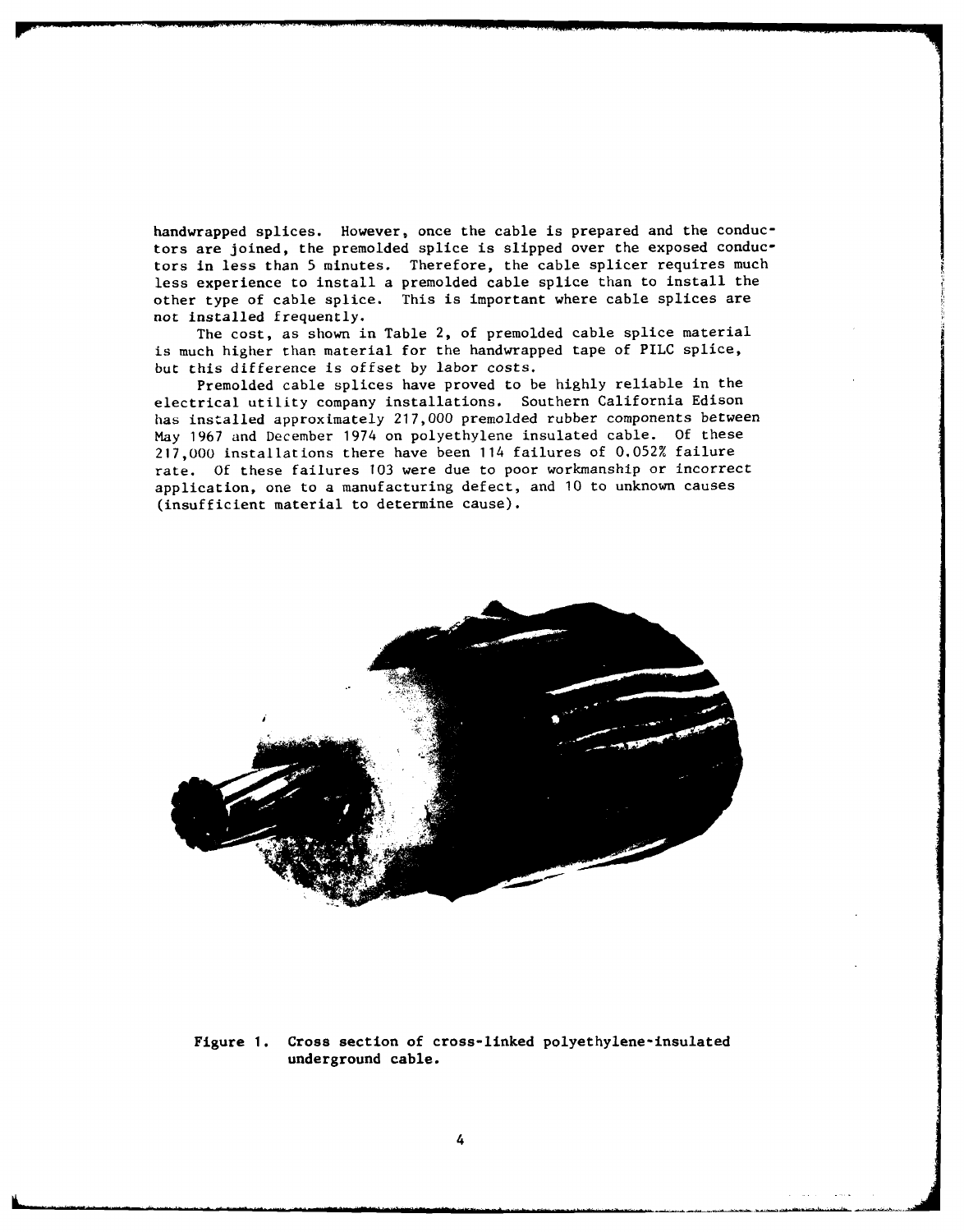| Cable                                                                                | Voltage<br>(kV)     | Conductor<br>Size<br>(MCM)             | Conductor<br>Material                                          | Cost of<br>Material<br>$($ \$ $)$          | Labor<br>$(\text{man-hr})$             |
|--------------------------------------------------------------------------------------|---------------------|----------------------------------------|----------------------------------------------------------------|--------------------------------------------|----------------------------------------|
| $3-1/C$ PILC<br>3/C PILC<br>$3-1/C$ XLPE<br>$3-1/C$ PILC<br>3/C PILC<br>$3-1/C$ XLPE | 5<br>17<br>17<br>17 | 500<br>500<br>750<br>500<br>500<br>750 | Copper<br>Copper<br>Aluminum<br>Copper<br>Aluminum<br>Aluminum | 888<br>844<br>301<br>1,014<br>1,032<br>437 | 7.2<br>3.7<br>3.5<br>7.2<br>3.7<br>3.5 |

Table **1.** Cost of Cable Installation per 100 Feet of Length

Table 2. Splice Installation Costs

| <b>Splice</b><br>Rating<br>(kV) | Conductor<br><b>Size</b><br>(MCM) | No. of<br>Conductors | Insulation  | Splice Type | Labor<br>(man-hr) | Material<br>Cost<br>$(s)$ |
|---------------------------------|-----------------------------------|----------------------|-------------|-------------|-------------------|---------------------------|
| 5                               | 750                               |                      | <b>XLPE</b> | Tape        | 7.0               | 30                        |
|                                 | 750                               |                      | <b>XLPE</b> | Premolded   | 2.9               | 78                        |
|                                 | 500                               |                      | <b>PILC</b> | <b>PILC</b> | 4.7               | 19                        |
|                                 | 500                               |                      | <b>PILC</b> | <b>PILC</b> | 13.5              | 43                        |
| 17                              | 750                               |                      | <b>XLPE</b> | Tape        | 7.0               | 30                        |
|                                 | 750                               |                      | <b>XLPE</b> | Premolded   | 2.0               | 99                        |
|                                 | 500                               |                      | <b>PILC</b> | <b>PILC</b> | 7.0               | 30                        |
|                                 | 500                               |                      | <b>PILC</b> | <b>PILC</b> | 17.0              | 66                        |

## **TEST** MATERIALS **AND** ASSEMBLY

## Splice Kits

The following cable splice kits were procured for testing:

| Manufacturer   | Part No.       | Voltage<br>(kV) | Current<br>(amperes) |
|----------------|----------------|-----------------|----------------------|
| Elastimold     | 25S            | 15              | 200                  |
| Elastimold     | <b>K25S</b>    | 25              | 200                  |
| Elastimold     | $750 - L2$     | 35              | 600                  |
| Elastimold     | 650S           | 15              | 600                  |
| ITT* Blackburn | $S - GAB - AM$ | 15              | 400                  |

\*International Telephone and Telegraph.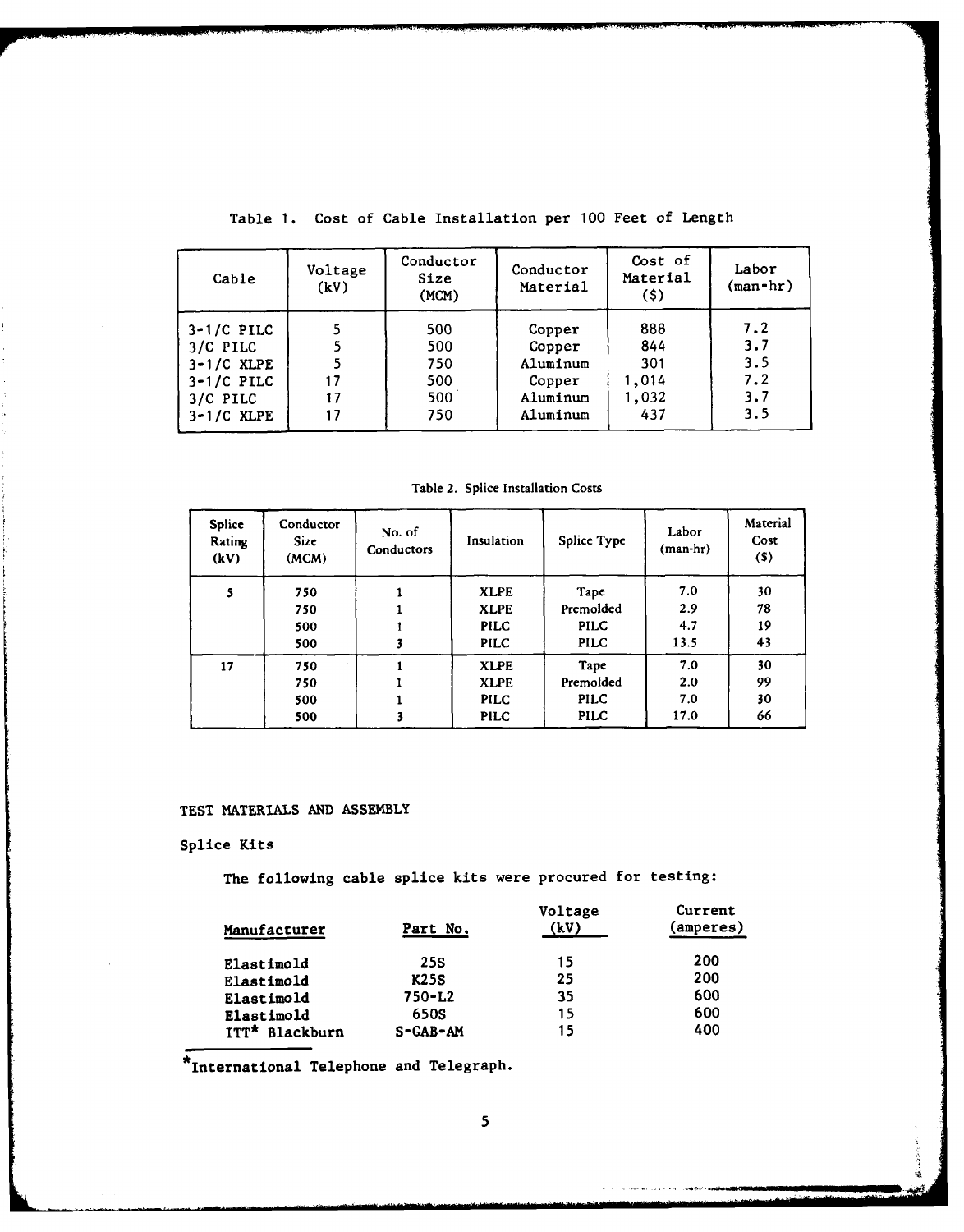| Manufacturer    | Part No.    | Voltage<br>(kV) | Current<br>(amperes) |
|-----------------|-------------|-----------------|----------------------|
| ITT Blackburn   | $SC-GH-AL$  | 25              | 400                  |
| ITT Blackburn   | S65         | 15              | 600                  |
| $\star$<br>G.E. | A1791717917 | 25              | 200                  |
| G.E.            | $SS-15-B$   | 15              | 200                  |
| $3M$ **         | 5718        | 15              | 200                  |
| 3M              | 5402        | 15              | 150                  |

Termination Kits

The following cable termination kits were procured for testing:

| Manufacturer  | Part No.      | Voltage<br>'kV) |
|---------------|---------------|-----------------|
| Elastimold    | 35MSC         | 35              |
| ITT Blackburn | <b>SKC</b>    | 25              |
| ITT Blackburn | SKD           | 35              |
| Raychem       | $HVT-O-B-2$   | 15              |
| G.E.          | $3T - 15 - B$ | 15              |

## High Voltage Cable

The high voltage cable used for the testing was aluminum-conductor, cross-linked, polyethylene-insulated cable (Figure **1).** This cable has a conductor shield and a 30-mil insulation shield of conducting polyethylene. The cable has concentric copper outer conductors. The thickness of the cross-linked polyethylene insulation is: 175 mils for **15** kV cable, 260 mils for 25 kV cable, and 345 mils for 35 kV cable.

### Assembly

Two 5-foot lengths of high voltage cable were cut and prepared, and cable splices were installed in accordance with the manufacturers' recommendations. The shields on the remaining ends of the cable were terminated wiLh the appropriately sized stress-relief cones in accordance with the manufacturers' recommendations.

Figure 2 shows the resulting test items after assembly. Table 3 lists the types of cable splices, the type of stress-relief cones, and the size of the high voltage cable for each of the test items.

# General Electric.

\*\*<br>Minnesota Mining and Manufacturing.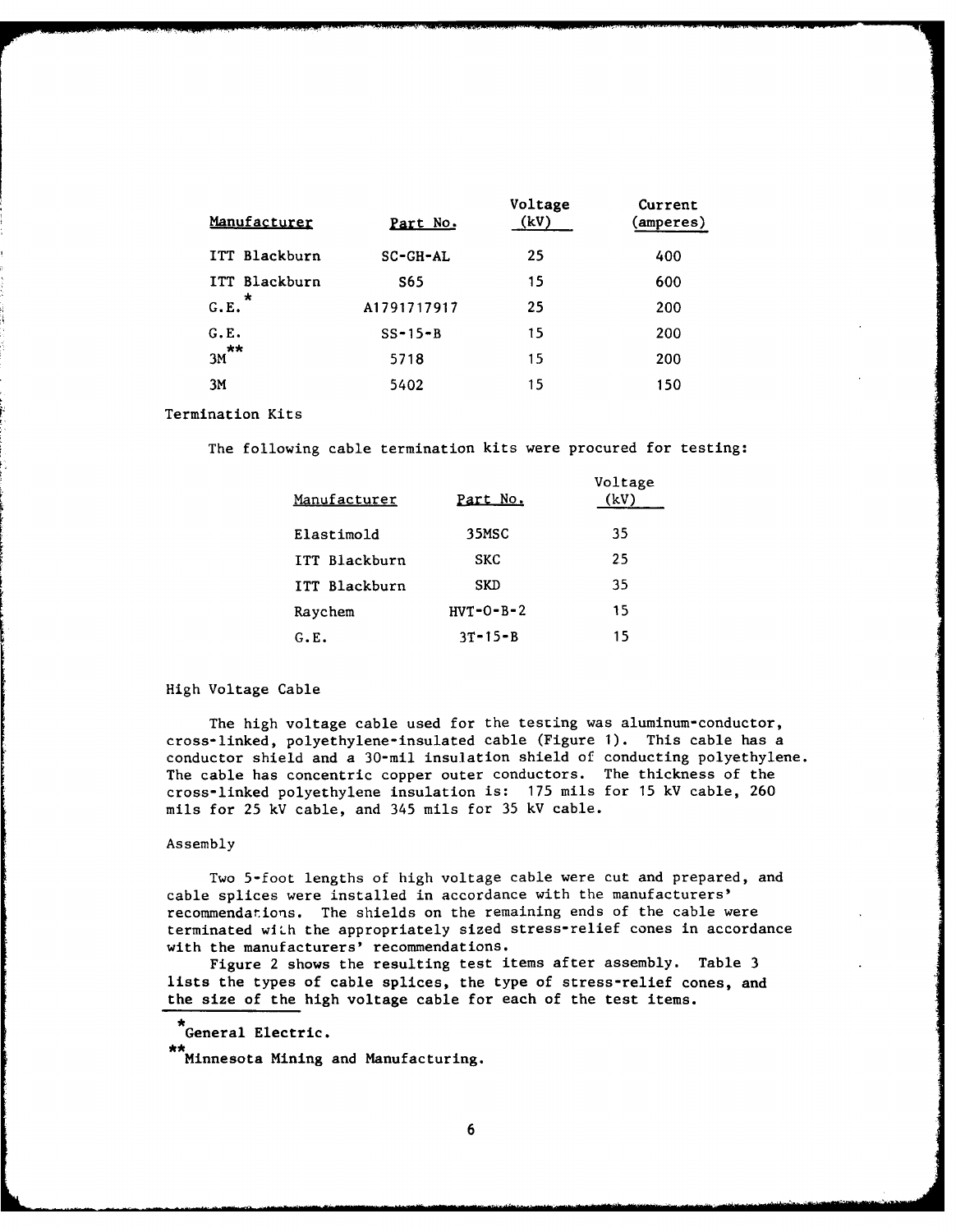| Sample           | <b>Splice</b><br>Manufacturer<br>Type |            |                | Cable        | <b>Stress Cones</b> |              |
|------------------|---------------------------------------|------------|----------------|--------------|---------------------|--------------|
|                  |                                       |            | (AWG) Size     | Voltage (kv) | Type                | Manufacturer |
| 1                | Premolded                             | <b>ITT</b> | 3/0            | 15           | <b>Heat Shrink</b>  | Raychem      |
| $\mathbf{z}$     | Premolded                             | <b>ITT</b> | 3/0            | 15           | Premolded           | <b>ITT</b>   |
| 3                | Premolded                             | <b>ITT</b> | 3/0            | 15           | <b>Heat Shrink</b>  | Raychem      |
| $\ddot{\bullet}$ | Premolded                             | Elastimold | 3/0            | 15           | Premolded           | Elastimold   |
| 5                | Premolded                             | Elastimold | 3/0            | 15           | Premolded           | Elastimold   |
| 6                | Premolded                             | G.E.       | 3/0            | 15           | Taped               | G.E.         |
| ÷                | Premolded                             | G.E.       | 3/0            | 15           | Premoided           | <b>ITT</b>   |
| ä                | Taped                                 | G.E.       | 3/0            | 15           | Taped               | G.E.         |
| 9                | Taped                                 | 3M         | 3/0            | 15           | Premolded           | Elastimold   |
| 10               | Taped                                 | 3M         | 3/0            | 15           | <b>Heat Shrink</b>  | Raychem      |
| 11               | Premolded                             | 3M         | 3/0            | 15           | Premolded           | Elastimold   |
| 12               | Premolded                             | <b>ITT</b> | 2/0            | 25           | Premolded           | <b>ITT</b>   |
| 13               | Premolded                             | <b>ITT</b> | 2/0            | 25           | Premolded           | <b>ITT</b>   |
| 14               | Premolded                             | <b>ITT</b> | 2/0            | 25           | Premolded           | Elastimold   |
| 15               | Premolded                             | Elastimold | 2/0            | 25           | Premolded           | Elastimold   |
| 16               | Premolded                             | G.E.       | 2/0            | 25           | Premolded           | Elastimold   |
| 17               | Premolded                             | G.E.       | 2/0            | 25           | Premolded           | Elastimold   |
| 18               | Premolded                             | Elastimold | 1/0            | 35           | Premolded           | Elastimold   |
| 19               | Premolded                             | <b>ITT</b> | <b>250 MCM</b> | 15           | Premolded           | Elastimold   |
| 20               | Premolded                             | <b>ITT</b> | <b>250 MCM</b> | 15           | Premolded           | Elastimold   |
| 21               | Premolded                             | Elastimold | <b>250 MCM</b> | 15           | Premolded           | Elastimold   |
| 22               | Taped                                 | G.E.       | <b>250 MCM</b> | 15           | Premolded           | Elastimold   |

Table 3. Components of Test Items



Figure 2. Cable splice and termination test items.

**7**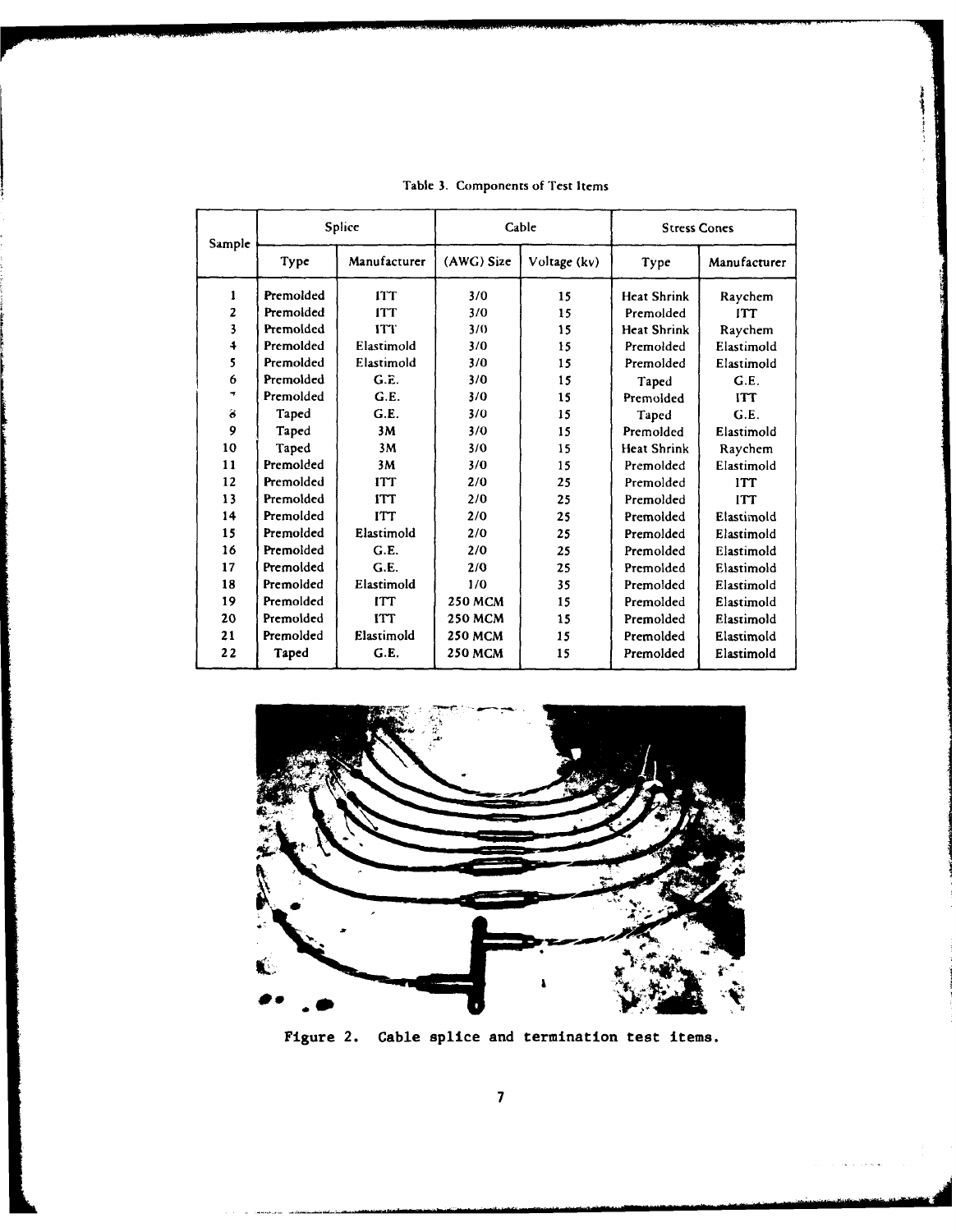## Testing Equipment

**1.** The Hipotronics, Inc., Model 7150-60 AC dielectric/insulation test equipment (Figure 3) was used to generate the adjustable high voltage 60-Hertz power. This unit has the following specifications:

(a) Input: 440 volts AC, 60 Hz, 145 amperes, 60 kV amperes

- (b) Output: 150 kV AC at 0.4 amperes 75 kV AC at 0.8 amperes
- (c) Distortion: Less than 5%
- (d) Duty: 60 kV amperes for **1** hour 50 kV amperes continuous
- (e) Voltmeter:  $0-37.5/75/150$  kV AC scale  $\pm 2\%$  accuracy
- (f) Current Meter: 0-1.0 amperes scale ±2% accuracy

2. The Hipotronics, Inc., Model CDO-68-C corona detector was used to measure the corona level.

3. The Multi-Amp Corporation, Model CB-150, circuit breaker test unit was used to generate the high current 60-Hertz power. This unit has the following specifications:

- (a) Input: 208/220/480 volt, 60 Hertz, 15 kV amperes
- (b) Output: 0-5,000 amperes at 0-3 volts 0-2,500 amperes at 0-6 volts 0-1,250 amperes at 0-12 volts

TEST PROCEDURES

Cable splices and terminations must provide at least the same level of protection as the original cable. The following tests were performed to compare the electrical and environmental characteristics of the cable splices and cable terminations to those specified by Insulated Power Cable Engineers Association (IPCEA) standard publications S-19-81 and  $S-66-524.$ \*

The test items were connected to the dielectric/insulation test equipment (Figure 3). One end of the conductor was connected to the high voltage terminal, and the drain wire was grounded. The other end of the conductor was terminated in a toroid to eliminate corona produced by the sharp breaks in the conductor strands. The corona detector was connected to the high voltage terminal to monitor any high frequency voltage which would be caused by corona.

Insulated Power Cable Engineers Association. S-19-81 (Fifth Edition): Standard publication for rubber-insulated wire and cable. Belmont, MA, 1969.

Insulated Power Cable Engineers Association. S-66-524: Standard publication for cross-linked, thermosetting, polyethylene-insulated wire and cable. Belmont, MA, 1971.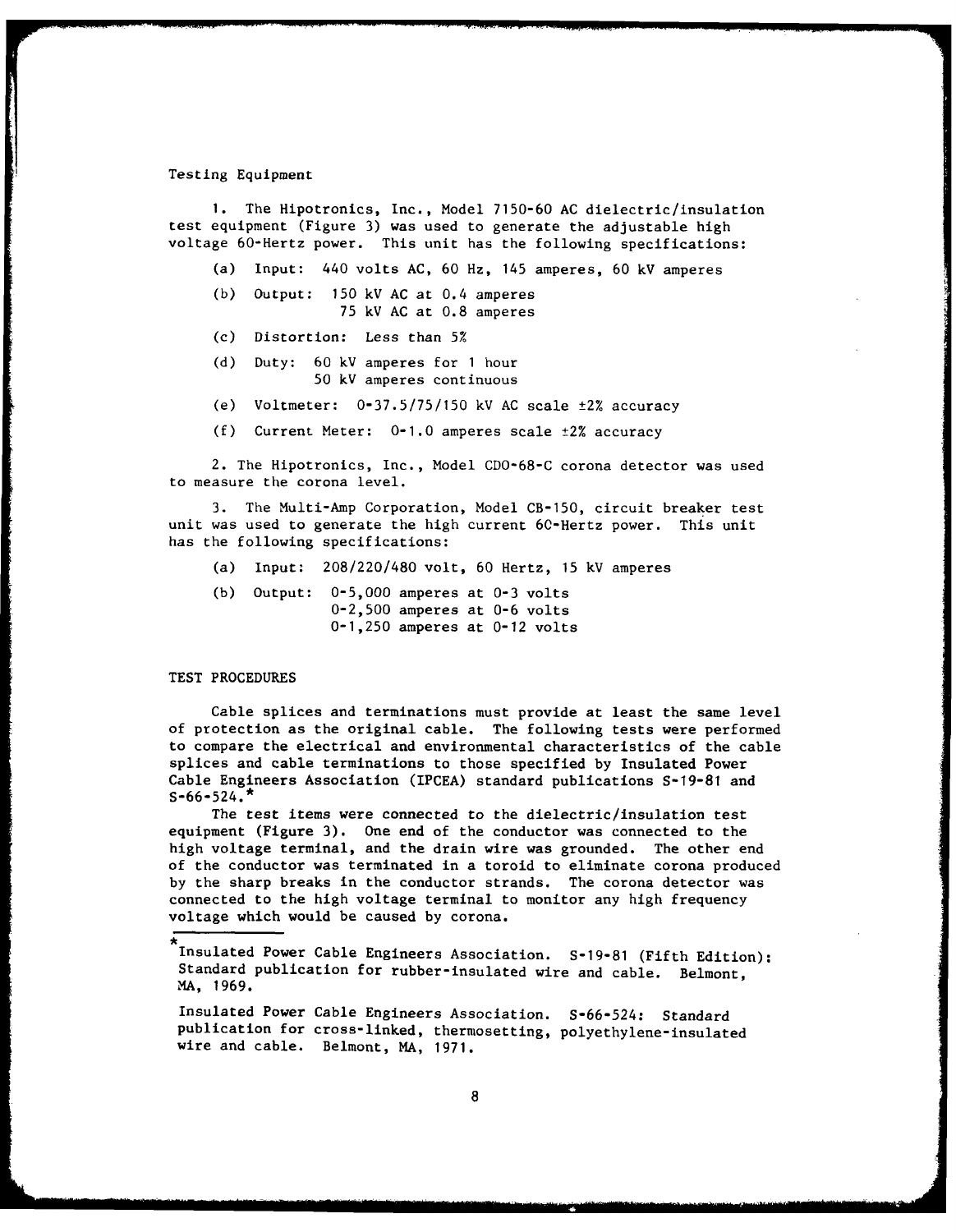

Figure 3. Equipment for testing dielectric insulation items.

The voltage on the high voltage terminal was slowly increased until corona occurred on the test item. The voltage was then reduced until the corona stopped. The voltage between the conductor and the drain wire of the test item was then recorded. This voltage is the corona extinction voltage.

The AC-withstand test was then performed. This consisted of subjecting the test item to a voltage of 35 kV for 15 kV test items, 42 kV for 25 kV test items, and 50 kV for 35 kV test items. This high voltage was maintained for a period of **1** minute.

At the end of the AC-withstand test the corona extinction voltage was again measured to determine if the test item had suffered any undetected damage.

The environmental test consisted of placing the test items in a tank of seawater (Figure 4). The conductors of each test item were connected in series and their insulation resistances were measured with a megger. A current equal to 140% of the current rating was supplied through the conductors of the test items. The current was cycled on for 75 minutes and off for 120 minutes, three times a day during working hours for 2 weeks. In this test the cable splice was heated internally and then allowed to cool down in seawater, approximating the field situation where most heating is internally generated.

After the test items were subjected to the environmental test, their corona extinction voltage was determined, and they were again subjected to the AC-withstand test.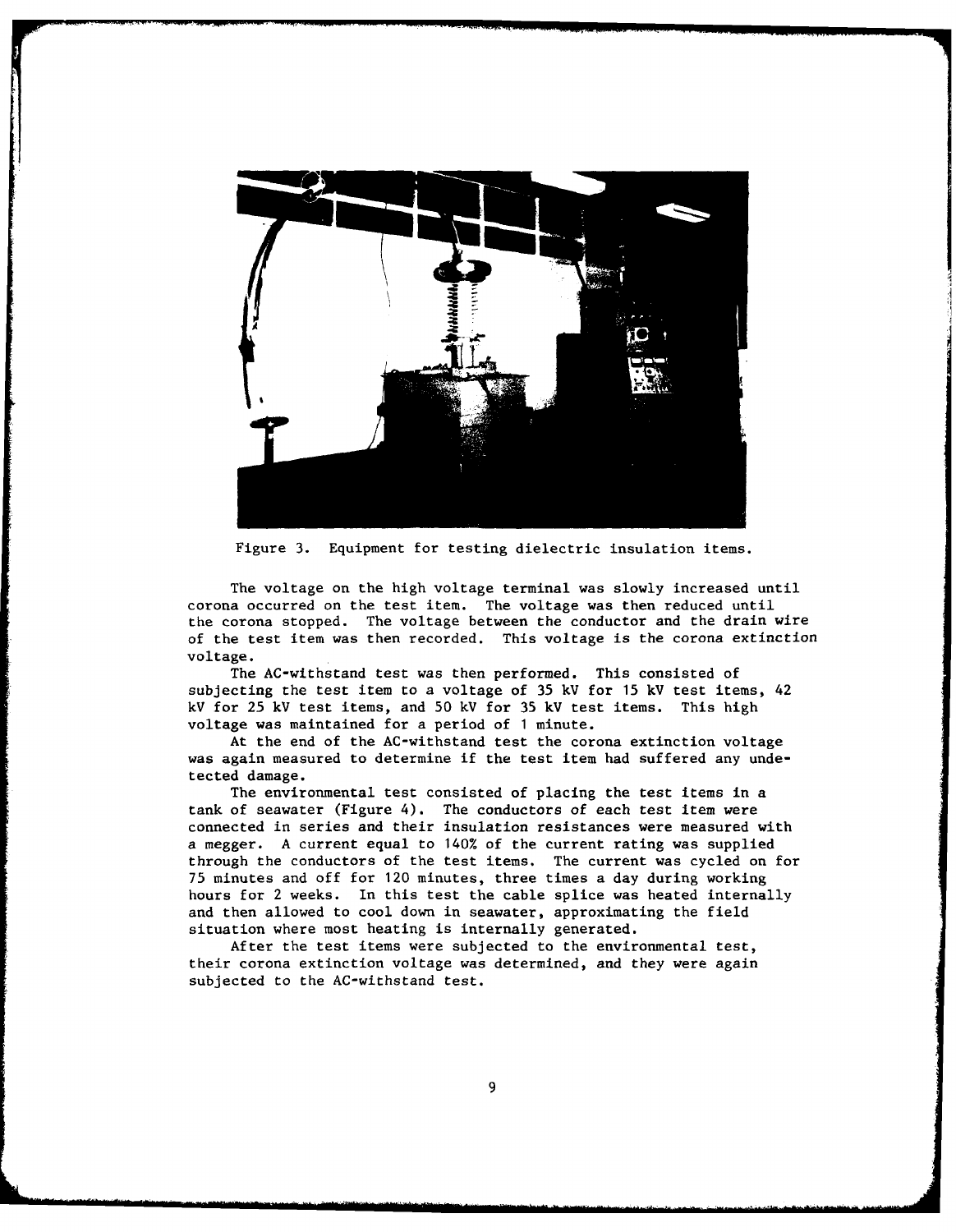## TEST RESULTS

Table 4 gives the results of the laboratory testing of high voltage cable splices and termination.

All of the test items had corona extinction voltages higher than the operating voltage for which the items were designed.

All of the test items withstood the 1-minute application of high voltage except test item **1,** which failed at one of the stress-relief cones. The failure, shown in Figure 5, was due to a puncture in the insulation caused by the concentrated electric field around a small air pocket located between the stress-relief cone and the insulation. The Appendix discusses the elastic field and termination of high voltage cable.

After the current-cycling test, two items failed. Test item 19 had a corona extinction voltage well above the minimum requirements for the voltage rating of the test item. During the AC-withstand test the insulation under one of the stress-relief cones was punctured as shown in Figure 6. This failure was due to a small cut in the insulation and the overheating of the insulation during the current-cycling test.

|        | Corona                     |                              | <b>Current-Cycling Test</b> |                     | Final Corona               | Final AC-                 |
|--------|----------------------------|------------------------------|-----------------------------|---------------------|----------------------------|---------------------------|
| Sample | Extinction<br>Voltage (kV) | AC-Withstand<br>Voltage (kV) | Current<br>(amperes)        | Number<br>of Cycles | Extinction<br>Voltage (kV) | Withstand<br>Voltage (kV) |
| 1      | 11.0                       | Failure $\real^d$            |                             |                     |                            |                           |
| 2      | 11.0                       | 35                           | 325                         | 27                  | 11.0                       | 35                        |
| 3      | 18.5                       | 35                           | 325                         | 27                  | 8.5                        | 35                        |
| 4      | 15.0                       | 35                           | 325                         | 27                  | 12.5                       | 35                        |
| 5      | 10.0                       | 35                           | 325                         | 27                  | 13.5                       | 35                        |
| 6      | 15.0                       | 35                           | 325                         | 27                  | 11.0                       | 35                        |
| 7      | 9.0                        | 35                           | 325                         | 27                  | 10.0                       | 35                        |
| 8      | 17.0                       | 35                           | 325                         | 27                  | 12.0                       | 35                        |
| 9      | 9.5                        | 35                           | 325                         | 27                  | 11.0                       | 35                        |
| 10     | 12.0                       | 35                           | 325                         | 27                  | 8.5                        | 35                        |
| 11     | 9.5                        | 35                           | 325                         | 27                  | 8.5                        | 35                        |
| 12     | 16.0                       | 42                           | 300                         | 30                  | 16.0                       | 42                        |
| 13     | 20.5                       | 42                           | 300                         | 30                  | 25.5                       | 42                        |
| 14     | 18.5                       | 42                           | 300                         | 30                  | 19.5                       | 42                        |
| 15     | 17.5                       | 42                           | 300                         | 30                  | 18.5                       | 42                        |
| 16     | 17.0                       | 42                           | 300                         | 30                  | 15.5                       | 42                        |
| 17     | 19.5                       | 42                           | 300                         | 39                  | 18.5                       | 42                        |
| 18     | 22.0                       | 50                           | 450                         | 39                  | 21.0                       | 50                        |
| 19     | 11.5                       | 35                           | 450                         | 39                  | 13.0                       | a<br><b>Failure</b>       |
| 20     | 14.0                       | 35                           | 450                         | 39                  | 15.5                       | 35                        |
| 21     | 20.0                       | 35                           | 450                         | 39                  | 15.0                       | 35                        |
| 22     | 16.0                       | 35                           | 450                         | 39                  | $1.5^b$                    | 35                        |

Table 4. Test Results

**Falure occurred in the insulation under one of the stress-relief cones while subjected to 35 kV during the AC-withstand test.**

**bThe low value is due to the splice.**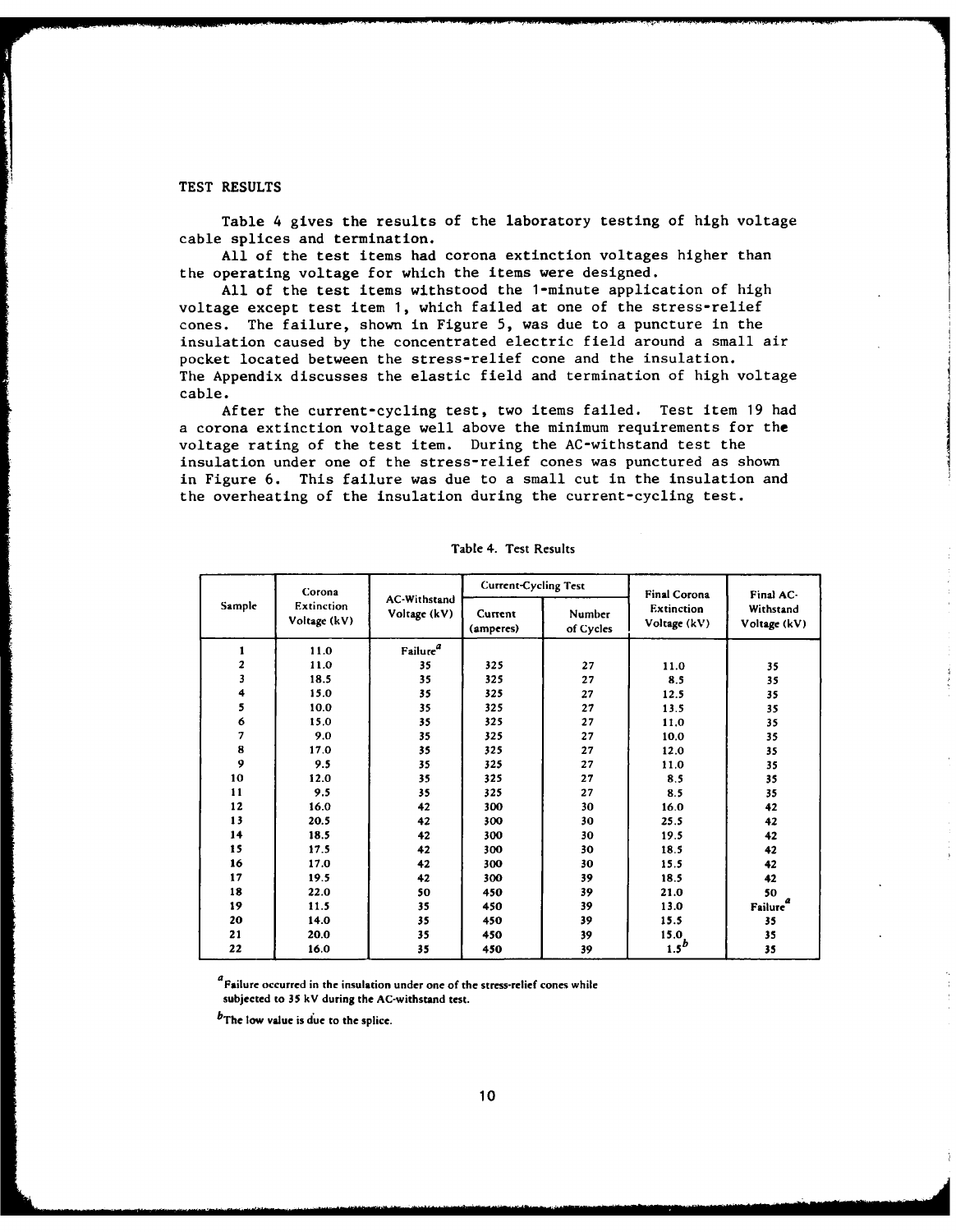

Figure 4. Test items submerged in salt water.



Figure 5. Failure of stress-relief cone on test item **1.**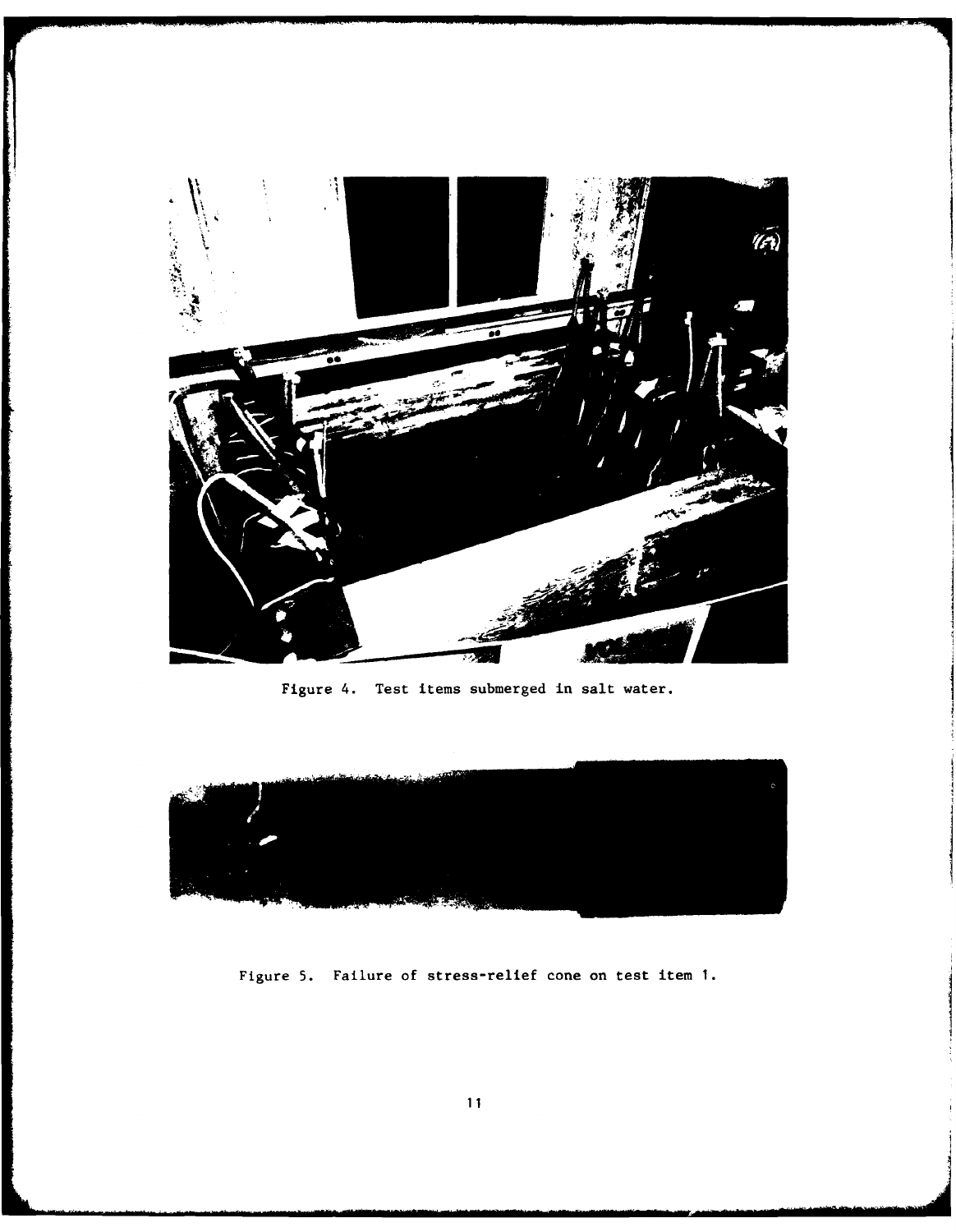The second failure after the current-cycling test was test item 22. Its corona extinct voltage level was reduced to 1,500 volts, which is below the operating voltage of the cable splice. Figure 7 shows the splice of test item 22 after it had been cut in half. The test item insulation is discolored, indicating that the sample had been overheated during the current-cycling test. This overheating caused the tape used for the splice to melt and flow into the conductor strands. Some of the air from the conductor strands probably formed small air bubbles in the splice which would cause corona.

Figures 8 through 11 show the interior of cable splices without failures that had been subjected to current cycling while in saltwater. None of the samples show any signs of moisture entering the cable splice.



Figure 6. Failure of stress-relief cone on test item 19.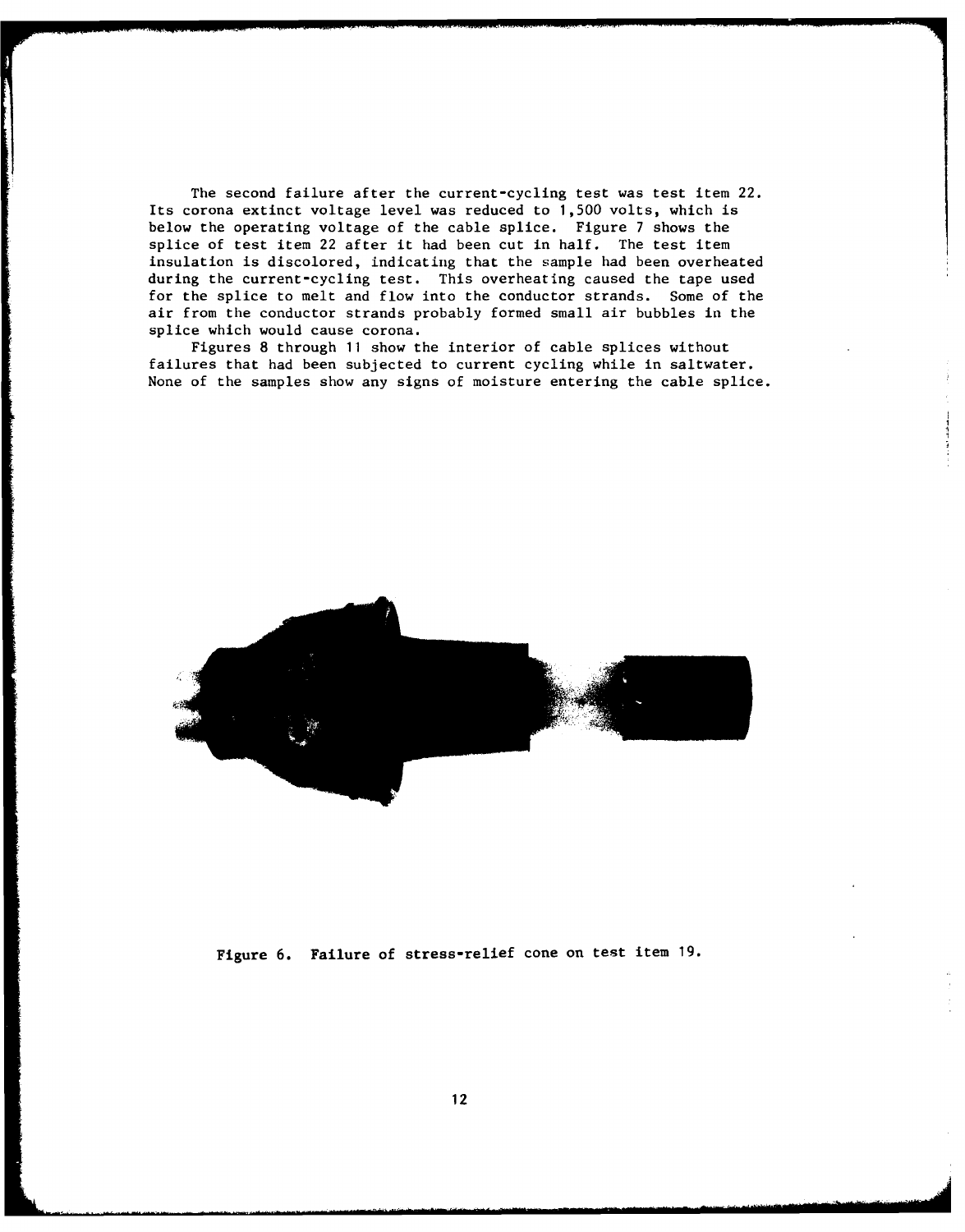

Figure 7. Cutaway view of cable splice on test item 22.



Figure 8. Cutaway view of Elastimold splice on 250 MCM cable after current-cycling test.



Figure **9.** Disassembled ITT Blackburn cable splice after current-cycling test.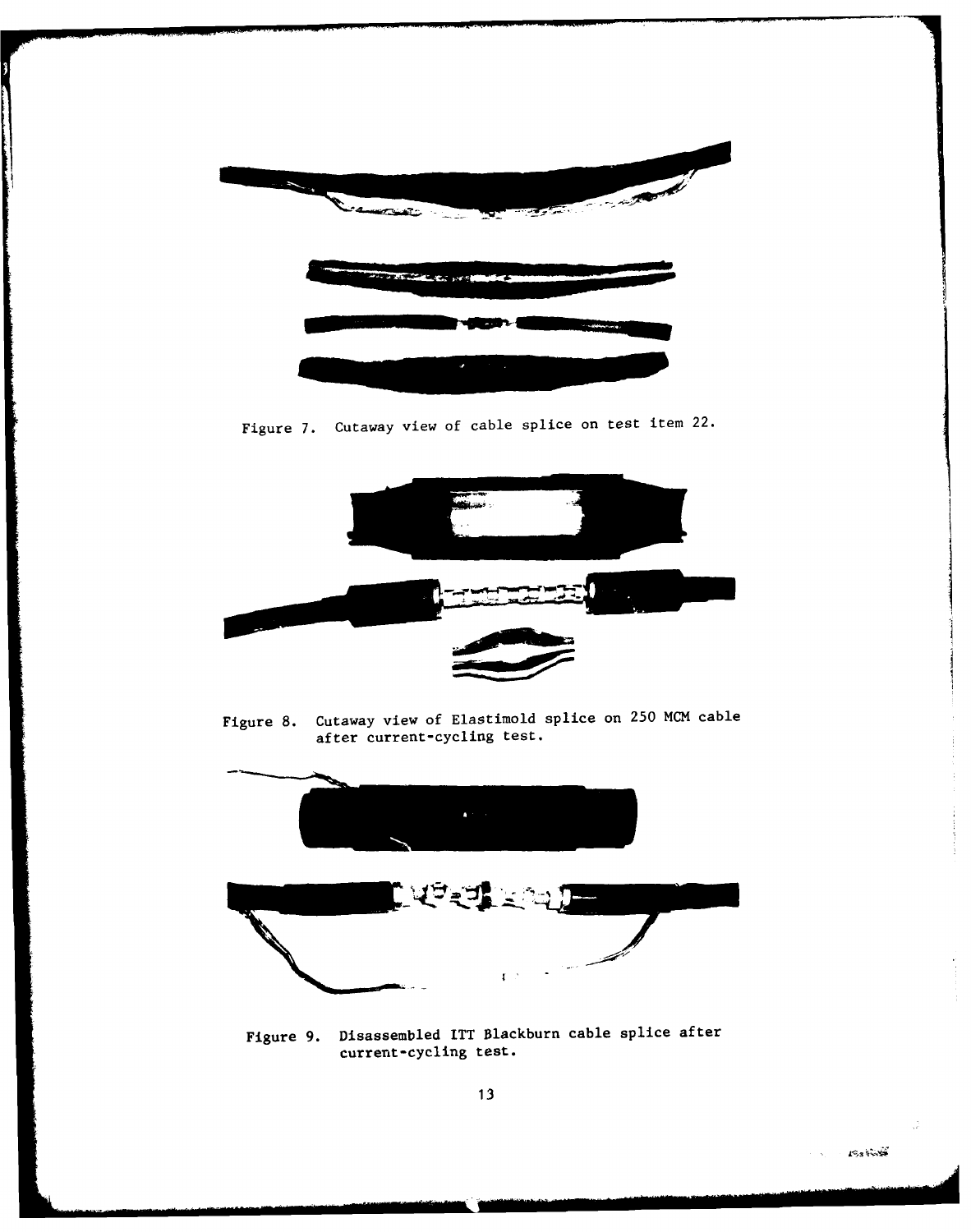

Figure **10.** Disassembled 3M cable splice after current-cycling test.



Figure **11.** Disassembled Elastimold **35 kV** cable splice after current-cycling test.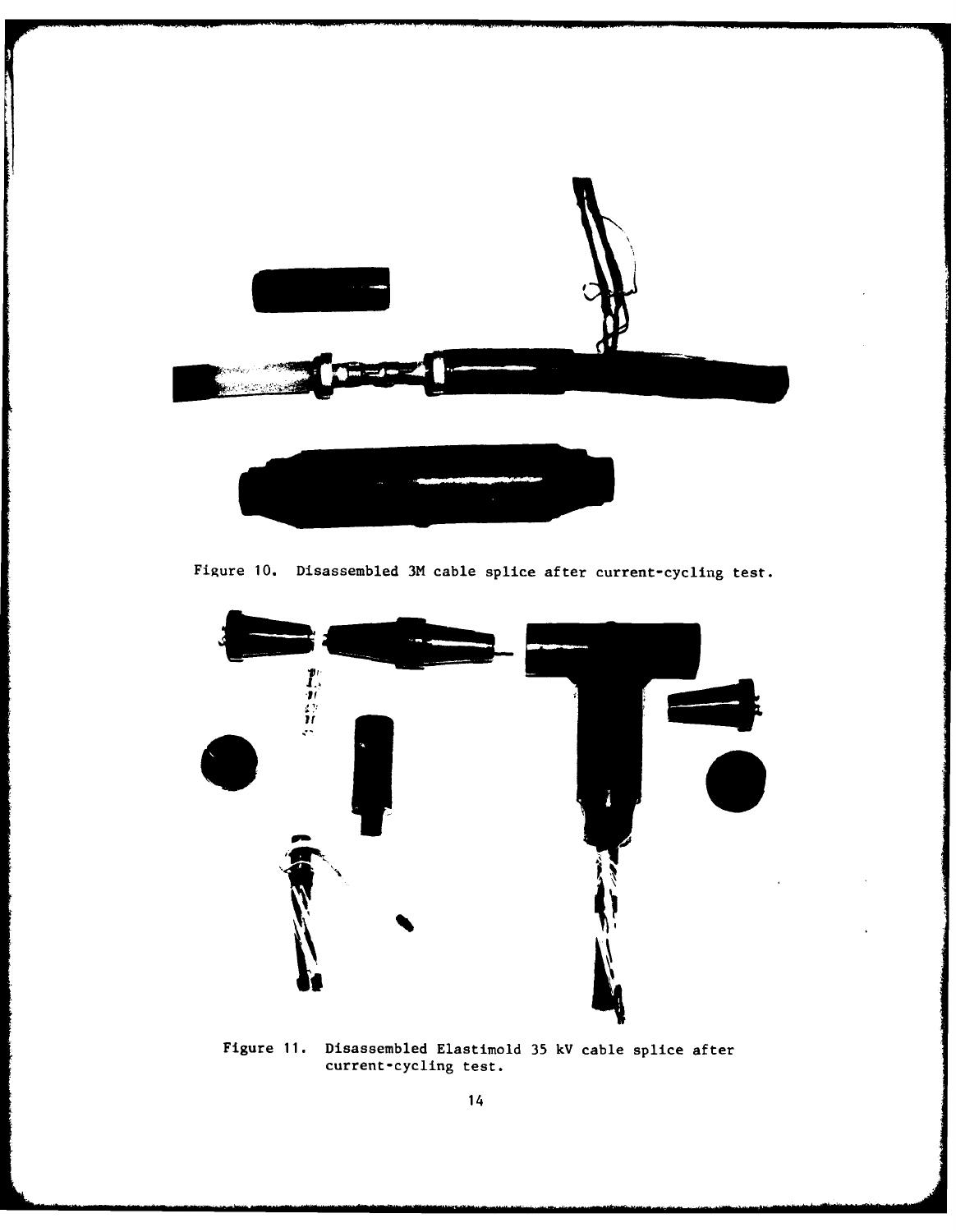#### **CONCLUSIONS**

The cable splicing and termination kits tested were simple to install for an electrician without prior cable splicing experience. Both premolded cable splices and handwrapped cable splices required the same careful cable preparation. After the cable was prepared, the premolded cable splices and terminations slipped on in a few minutes, while the handwrapped cable splices and terminations required a long tedious task of handwrapping with insulating and semiconducting tape. This additional task for handwrapped cable splices and terminations increases the chances for human error.

All of the samples tested gave a good watertight splice. There were no signs of moisture or salt in the cable splices when they were dissassembled after the testing. All the test samples had corona extinction voltages well above their designed operating voltages. The premolded cable splices are tested by the manufacturer to assure that all of the cable splices marketed have corona extinction levels above the designed operating voltage. This cannot be done with handwrapped cable splices, where the corona extinction level is determined by the skill of the cable splicer.

### RECOMMENDATIONS

The premolded cable splices and cable terminations produce the highest quality with minimum training of the personnel installing the devices. This type of device should be used especially where the installing personnel do not perform frequent splices or in locations where rapid restoration of electrical service is required.

The premolded devices are designed for solid dielectric insulated cable of given dimensions. The cable size and insulation thickness at a given facility should be standardized wherever possible. However, if there are many different sizes of cable at a facility, different cable splices will be required for each size. This may make premolded cable splices uneconomical. However, this may be a minor problem because different sized cables can be spliced using only two premolded cable splice body sizes; cable dimension variations are taken care of with a cable adaptor. If several cable sizes are used, the appropriate cable adaptors can be purchased to handle any cable size while only purchasing the number of cable splice bodies required.

Ż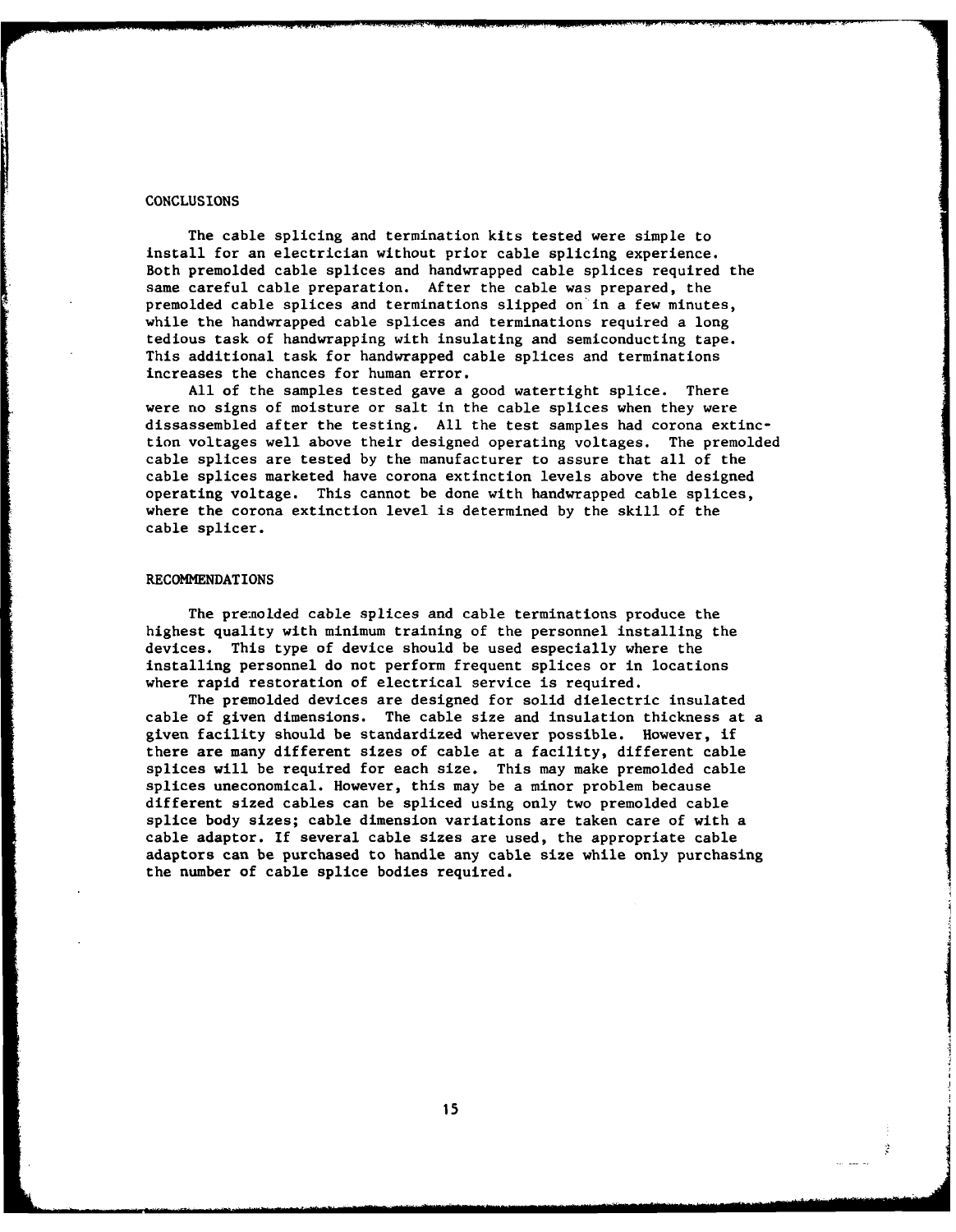## Appendix

## DISCUSSION OF HIGH **VOLTAGE CABLE** TERMINATION

The electric field inside a cable with concentric conductors **is:**

$$
E = \frac{V_a - V_b}{r \ln a/b}
$$

where E is the electric field at a radius r

V<sub>a</sub> is the voltage at radius a  $V<sub>b</sub>$  is the voltage at radius b  $L_n$  is log base E

In the case of a 35 kV,  $3/0$ , aluminum conductor cable,  $a = 0.279$ inches and  $b = 0.624$  inches. If a voltage of  $35,000/\sqrt{3}$  volts is imposed on the conductors, the electric field next to the outer conductor is 40.2 volts/mil, and the electric field next to the center conductor is 90.0 volts/mil. The electric field that will break down air or cause corona is about 80 volts/mil. If the dielectric material was air instead of a solid dielectric, or if the solid dielectric contained air bubbles, the electric field next to the center conductor would be large enough to cause corona.

If the outer conductor (or shield) of the cable is abruptly terminated, the voltage distribution is radically modified as shown in Figure 12. Since  $E = -\nabla V$  the electric field in Figure 12 is extremely high on the surface of the insulation next to the termination of the shield. The magnitude of the electric field is large enough to cause corona.

If a stress-relief cone is added to move the ground potential farther from the center conductor as in Figure 13, the magnitude of the electric field in the air is lower than the value required to cause corona.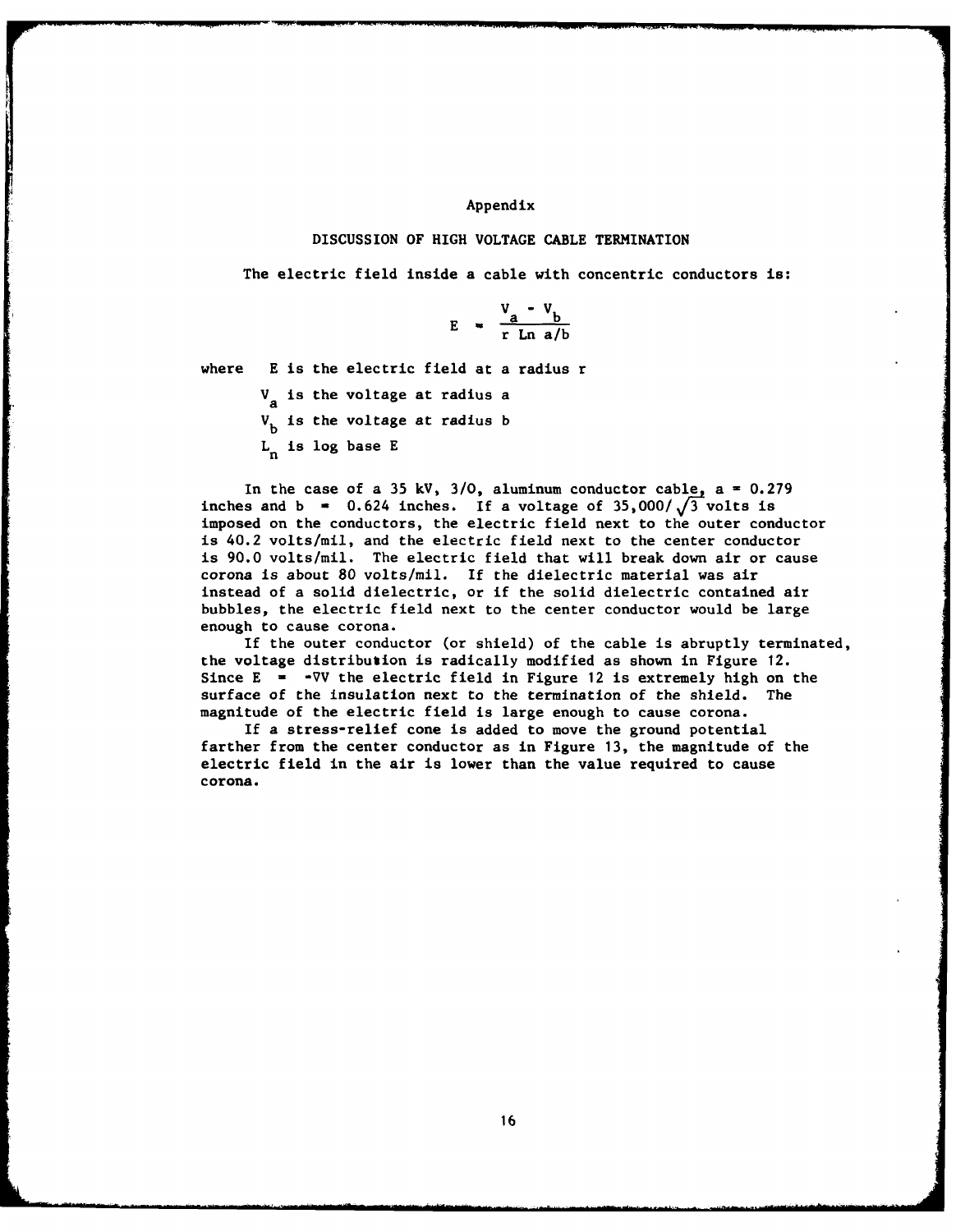

 $\frac{1}{3}$ 

 $\begin{aligned} \mathcal{L}_{\mathcal{A}}^{\mathcal{A}}(\mathcal{A}) & = \mathcal{L}_{\mathcal{A}}^{\mathcal{A}}(\mathcal{A}) \mathcal{A}^{\mathcal{A}}(\mathcal{A}) \\ & = \mathcal{L}_{\mathcal{A}}^{\mathcal{A}}(\mathcal{A}) \mathcal{A}^{\mathcal{A}}(\mathcal{A}) \end{aligned}$ 

J.

 $\begin{array}{c} 1 \\ 1 \\ 2 \end{array}$ 

 $\frac{1}{2}$ 

**-H 4i 0** 모 - 음 **0 00)** '4 **4J**

 $\frac{1}{2}$  ,  $\frac{1}{2}$ 

 $17$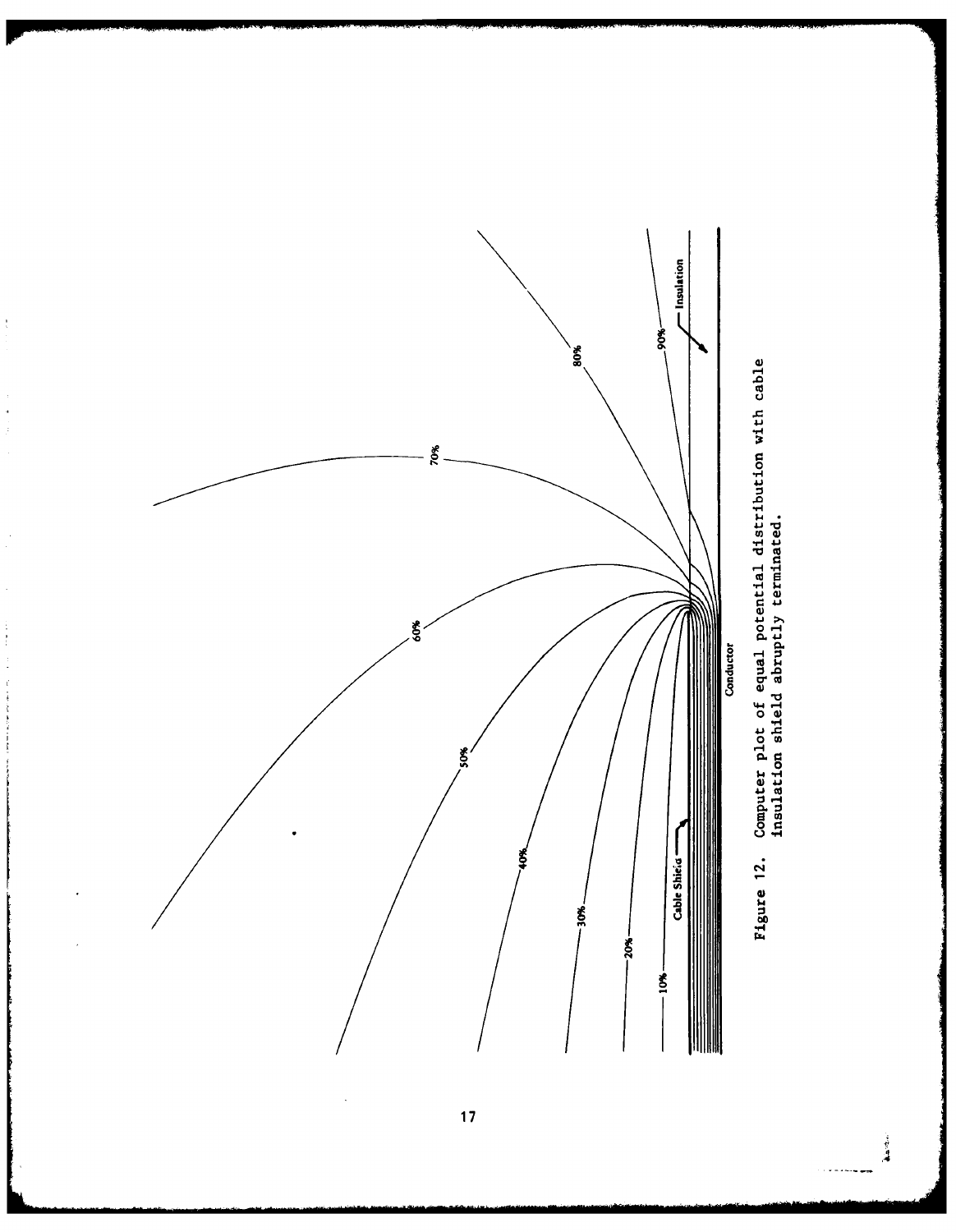

 $\begin{array}{c} 1 \\ 1 \\ 1 \\ 1 \end{array}$ 

 $\frac{1}{2}$ 

 $\frac{1}{2}$ 

 $\begin{array}{c} \frac{1}{2} \\ \frac{1}{2} \end{array}$ 



18